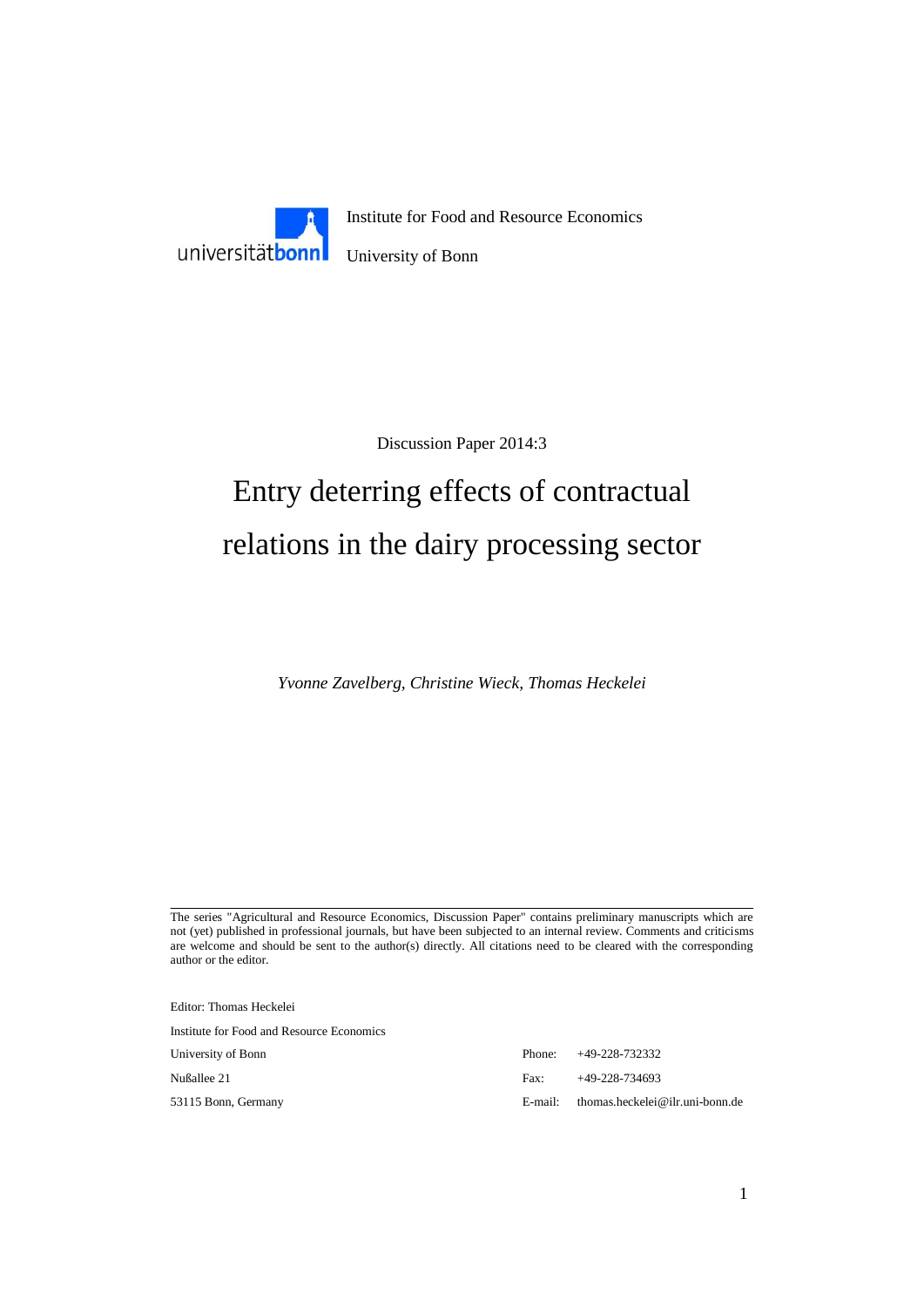## Entry deterring effects of contractual relations in the dairy processing sector

*Yvonne Zavelberg, Christine Wieck, Thomas Heckelei*

#### **Abstract**

In 2010, the European (EU) High Level Expert Group on milk proposed the introduction of standard contracts between raw milk producers and processors to improve the bargaining position of producers and to stabilize the market by balancing dairy supply and demand. However, contracts may distort competition and deter market entry of rival dairies. We analyze competitive effects of contracts between dairy producers and processors by constructing a game theoretic model. We show that an incumbent dairy can deter a rival dairy's market entry by offering an exclusive contract to a risk averse producer.

**Keywords:** entry deterrence, imperfect competition, buyer power, delivery contracts, dairy processing

**JEL classification:** L13, L14, L41

#### **1 Introduction**

The liberalization of the EU milk market and the abolishment of the quota system in 2015 raises concerns regarding market power of processors in general and the competitive effects of contractual relations in the dairy processing sector in particular. Empirical studies (Steffen et al., 2009; Schlecht et al., 2013) have shown that farmers strongly favor a redesign of raw milk contracts in terms of contract length and cancellation periods. Further, releasing farmers of their supply obligation and allowing them to sell to more than one dairy processor is seen as an improvement in terms of both farmers' flexibility and bargaining position (Steffen et al., 2009; Schlecht et al., 2013, Bundeskartellamt, 2012).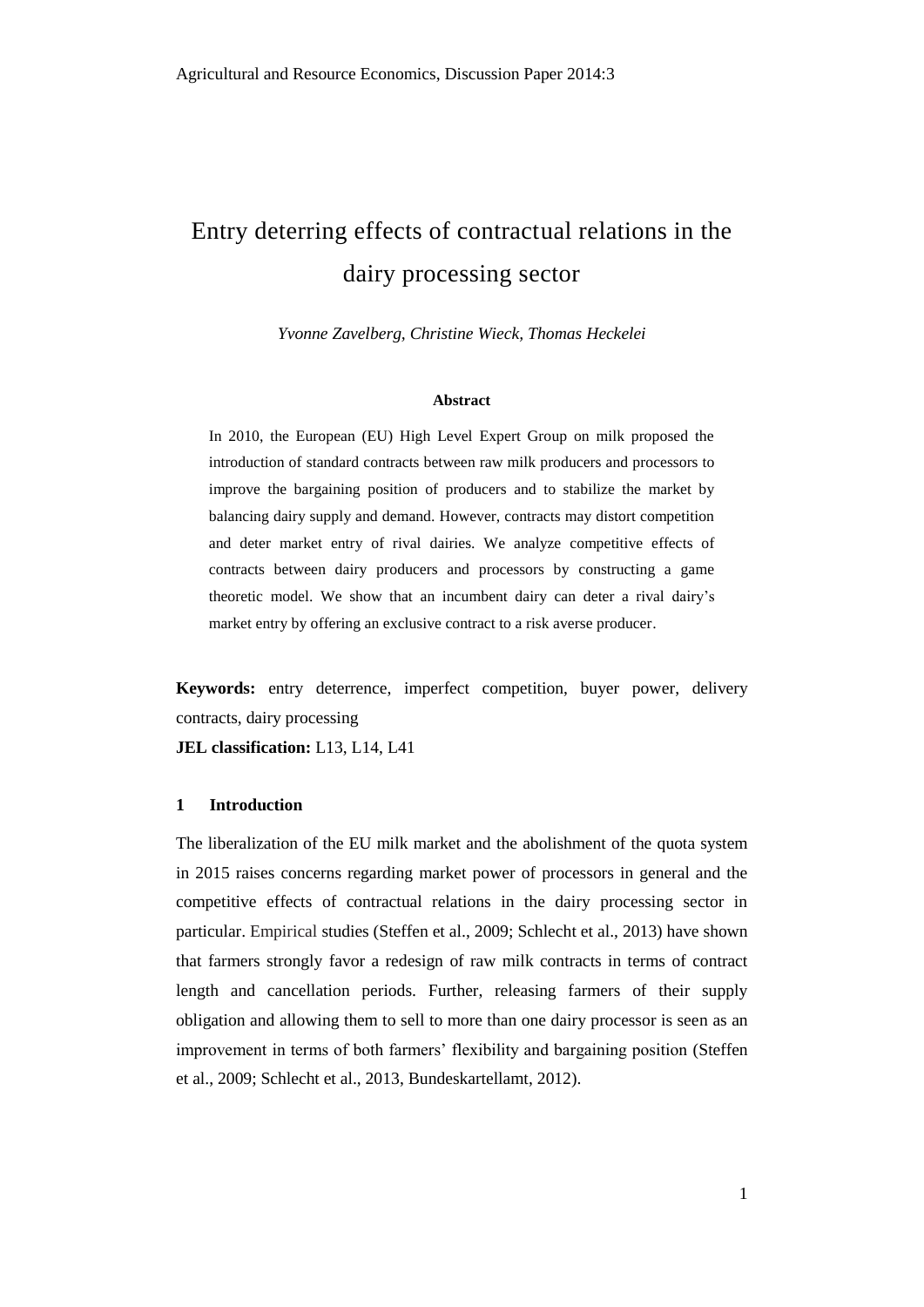Contracts may reduce price risks and secure delivery quantities for dairy producers and input quantities for processors. But othey may also let processors exercise market power by binding dairy producers and reducing delivery flexibility. This may even lead to entry deterrence of other dairy processors. Consequently, the sector inquiry on milk, conducted by the German federal cartel authority, posed the question whether long term delivery contracts in combination with a supply obligation may lead to an abuse of a dominant market position of processors (Bundeskartellamt, 2012).

Contracts are frequently used in agriculture, but the anticompetitive effects of exclusive contracts, i.e. contracts that comprise the obligation to supply to the contractor only, have been scarcely studied under the specific characteristics of agricultural markets (exceptions e.g.: Xia and Sexton, 2004 for the U.S. cattle industry). In the general antitrust literature, models that analyze exclusive contracts focus on the analysis of seller market power which is of limited relevance on agricultural markets (e.g. Segal and Whinston, 2000; Rasmusen et al., 1991; Aghion and Bolton, 1978).

Although agricultural markets are often assumed to be perfectly competitive, the structure of agricultural markets is more precisely characterized by a low concentration of farmers and a high concentration of processors and retailers (Sexton, 2013; McCorriston, 2002, Rogers, 2001; Rogers and Sexton, 1994). Therefore, the analysis of buyer market power is central (Sexton, 2013; MacDonald et al., 2004). However, oligopsony competition or monopsony behavior in an input market is scarcely handled in the agricultural economic theory literature (exceptions are Sexton, 2013; Mérel, 2011; Crespi et al., 2012; Sexton 2013; Graubner et al. 2011; Alvarez et al.2000).

The objective of our paper is to analyze the competitive effects of contractual relations in the dairy processing sector in light of the structural changes on the milk market. We thereby contribute to the literature by developing a game theoretic model that is based on the antitrust literature but considers the specific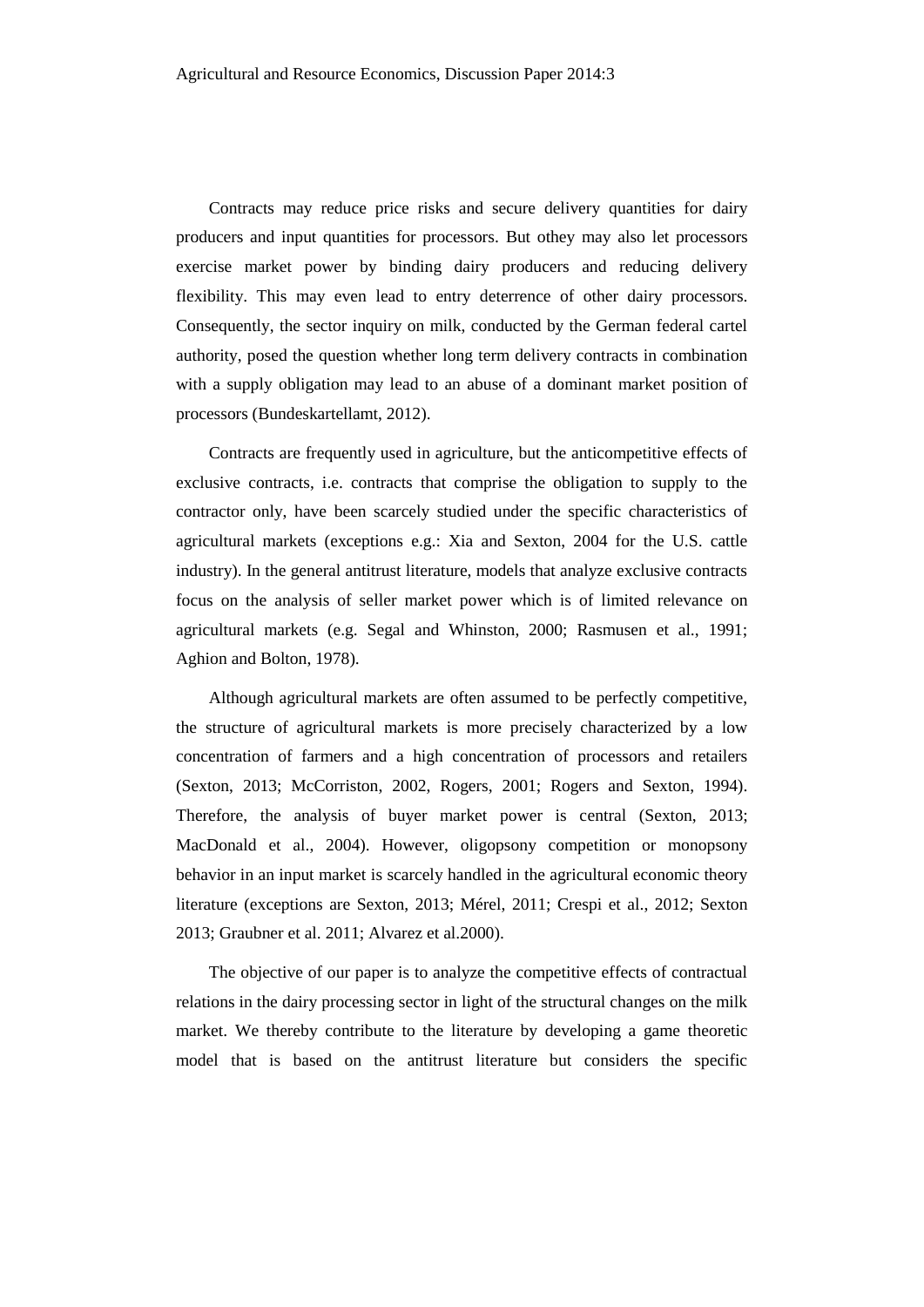characteristics of the milk market. Further, in contrast to former models of exclusive contracts, we incorporate uncertainty and risk behavior.

The paper analyzes the competitive effects of exclusive contracts between one representative raw milk producer and a private dairy processor. A rival dairy processor with lower marginal production costs threatens to enter the market. A short term equilibrium in which the incumbent dairy offers an exclusive contract to the producer in order to deter the rival dairy's market entry is analyzed. After the producer has decided whether to accept the contract with the incumbent, the rival decides upon entry. By incorporating uncertainty and risk behaviour of the producer, we show that exclusive contracts can indeed be used to deter entry of a rival processor into a downstream market when the upstream producer is risk averse.

The paper is organized as follows. The next section gives an overview on contracts in the EU milk market and section 3 presents relevant literature. Section 4 presents the model, where in a first step a baseline model structure is conducted. In a next step, risk attitude and uncertainty is incorporated in this model. Subsequently, a numerical example underlines the theoretical results. Section 4 concludes.

#### **2 Contracts in the EU milk market**

l

The EU milk market is characterized by long term relations between producers and processors and local markets with inelastic market supply due to the high perishableness of the commodity and high investment costs. However, new cooling and transport technologies provide selling alternatives for farmers to sell their commodity also across longer distances.*<sup>1</sup>* These selling alternatives become now more relevant in light of the deregulation of the milk market and the corresponding expected increase of competition in the dairy sector (Spiller and Wocken, 2006).

<sup>&</sup>lt;sup>*1*</sup> The German federal cartel authority assumed a 200 km radius around a dairy for raw milk sourcing (Bundeskartellamt, 2012).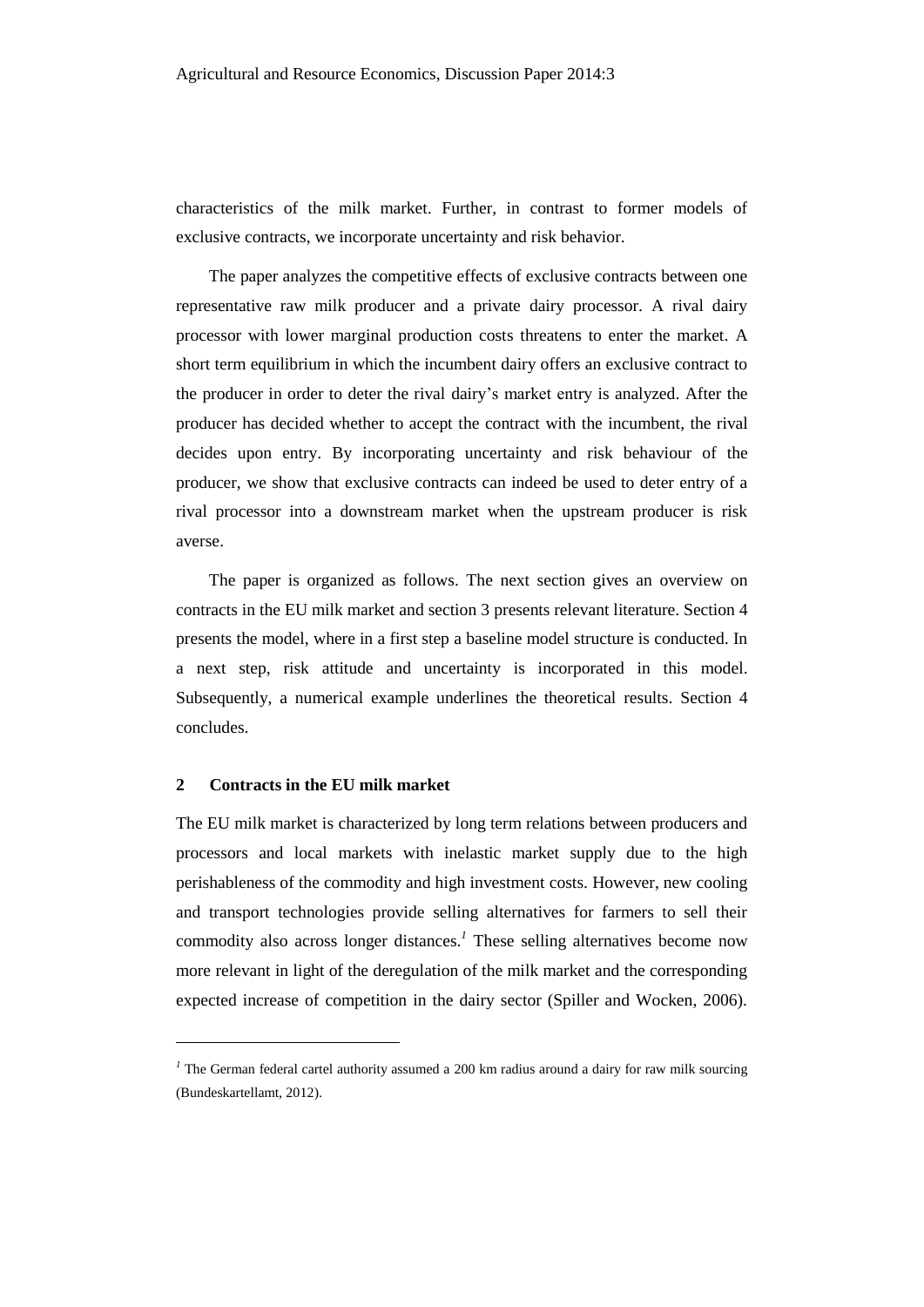Dairy processing firms are interested in securing their raw milk delivery and consequently want to bind producers through long term contracts. In Germany, 45% of the contracts between private dairies and milk producing farmers have a duration longer than two years. Further, 85 % of German farmers that deliver milk to private dairy processing facilities are obliged to supply their whole production and the processing facility is likewise obliged to take the whole amount.*<sup>2</sup>* This supply obligation in combination with long term contracts can potentially lead to an abuse of a dominant position of processors (Bundeskartellamt, 2012). By EU law, the abuse of a dominant position is prohibited (article 102 of the Treaty for the Functioning of the European Union (TFEU)). Strong or dominant processors are not allowed to use their market power to tie up producers through long term contracts without appropriate cancellation periods. The final report of the German federal cartel authority inquiry on milk concludes that an abuse of a dominant position on the milk market can be found when dairy processors deter competition or entry to the market for raw milk using long term contracts and the obligation to supply (Bundeskartellamt, 2012: section 106).

The design of contracts has been discussed by the high level expert group (HLG) on milk set up by the European Commission after the milk market crisis in 2008/2009. The objective of the HLG is to find instruments that help to stabilize and liberalize the milk market in light of the quota abolishment in 2015. As contracts used in recent years were often not well specified, the HLG recommended that contractual agreements should not only become compulsory but also contain a minimum standard of specified criteria. On the basis of the propositions of the HLG, the European Commission released the "milk package", which is applicable since October 2012 and specifies that the decision on whether or not to introduce standard contracts lies with the member states (European Commission, 2012). Currently, 15 member states have decided to introduce compulsory contracts (Ernst and Young, 2013). Given this high adoption rate and

 $\overline{a}$ 

<sup>&</sup>lt;sup>2</sup> In dairy cooperatives this rule applies for 100 % of the milk delivering farmers.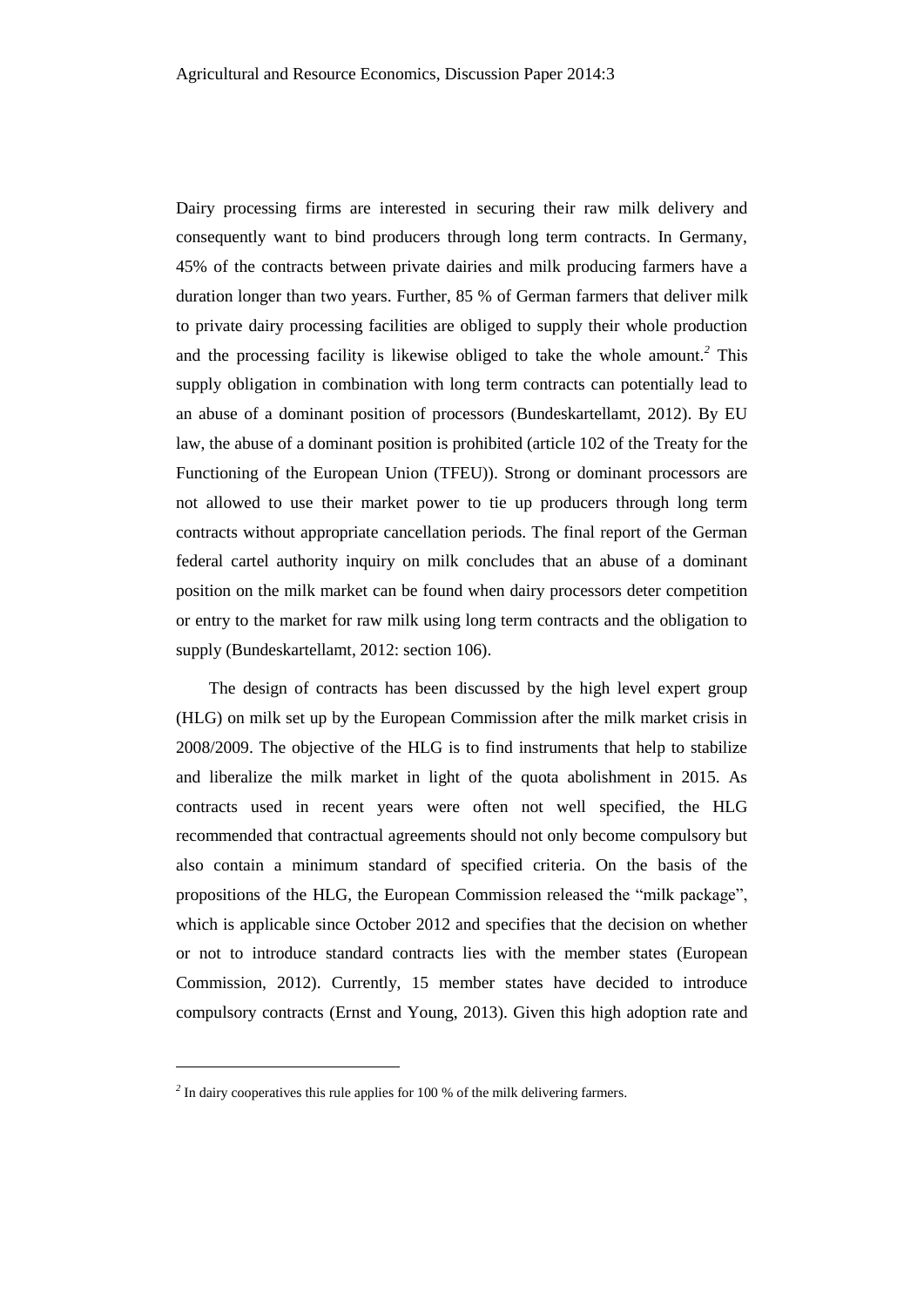in light of the concern of the German sector inquiry about resulting anticompetitive effects on the milk market, it is important to precisely understand the competitive implications of such obligatory contracts especially when they are exclusive.

#### **3 Relevant Literature**

The analysis of contractual relations in the dairy processing sector requires the consideration of both contract design and their potential competitive effects. While dairy producers' preferences for contract design have been investigated in empirical studies with a focus on the German milk market, competitive effects of contracts in general are assessed with theoretical models. Therefore, empirical and theoretical literature is discussed separately in this section.

#### 3.1 *Empirical work analyzing contracts for raw milk*

Several empirical studies in the German milk market reveal farmers' preferences concerning contract duration, cancellation periods and the possibility to switch between processors. According to a study by Schlecht et al. (2013), 51% of surveyed farmers prefer the option to sell to other dairies in case of an increase in production quantity and nearly 40% prefer to only contractually fix a base amount of milk and keep the flexibility to sell all milk exceeding this contract quantity on the free market at their own risk. Concerning contract duration, a study regarding risk strategies and risk management of dairy farmers in northern Germany, (Schaper et al., 2008), revealed that one third of the interviewed farmers prefer long term contracts with dairies to reduce risk, one third prefer short term contracts and one third is indifferent. In reality, 48% of dairy farmers delivering to private dairies in Germany have contract durations shorter than two years, 29% of 2- 4 years and 23 % of more than 5 years. Contract cancellation periods lie between 6 month to one year (52%) and shorter than 6 months (39%). (Bundeskartellamt, 2012). Addressing farmers' perceptions on contract design after the abolishment of the milk quota system, Schlecht et al. (2013) found out that 58% of the surveyed farmers in the north western part of Germany prefer contract durations of one to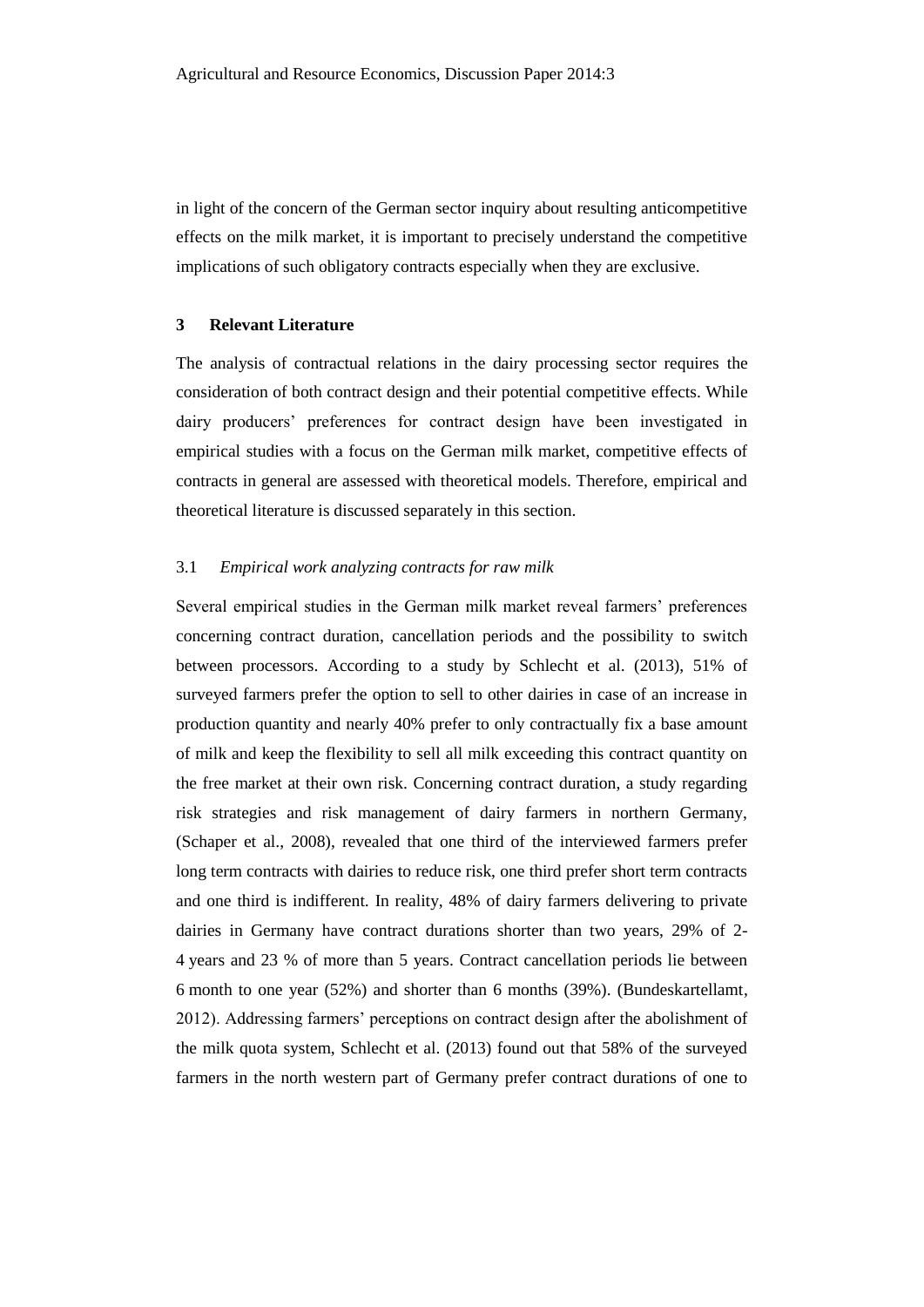two years, 16 % prefer a shorter period and 15% a longer contract period, which is in line with the findings of the sector inquiry on milk. Concerning the obligation to supply, 70 % of farmers prefer to keep the existing system where dairies are obliged to accept the whole delivered production amount and 66 % want to maintain their supply obligation. Steffen et al. (2009) state that short cancellation periods are preferred by 61% of the farmers and 74% wish for extraordinary termination clauses that 44 % perceive as a strong bargaining instrument. The possibility to switch between dairies on short notice is important for 47% of farmers, whereas 33 % see no need for such clauses. Overall, these findings show that farmers would like to be more flexible as they desire shorter contracts, would like to change dairies or even distribute some of their production quantity via the free market. Also the preference for short term contracts stresses the desired flexibility, which should be incorporated in the contract design.

#### 3.2 *Theoretical work analyzing competitive effects of exclusive contracts*

Entry deterring effects of exclusive contracts are analyzed in the antitrust literature with focus on seller market power (e.g. Aghion and Bolton, 1987, Bork, 1978, Rasmusen et al., 1991, Segal and Whinston, 2000). Roger and Sexton (1994) and Sexton (2013) emphasize the importance of oligopsony power in agricultural markets. However, there is little work on exclusionary effects of contracts on the specific oligopsony structure between agricultural producers and food processors. MacDonald et al. (2004) and Vavra (2009) analyze the use of contracts in agricultural markets and discuss the possibility to deter entry of buyers into local markets. To our knowledge, none of the existing studies explicitly considers risk behavior of farmers (although Innes and Sexton (1994) discuss at least the implication).

The antitrust literature focuses on the analysis of exclusive supply contracts with an incumbent seller contracting a buyer who is usually a consumer. The contract specifies a compensation for the buyer to accept the contract and to not purchase from the incumbent's rival, which leads to entry deterrence in the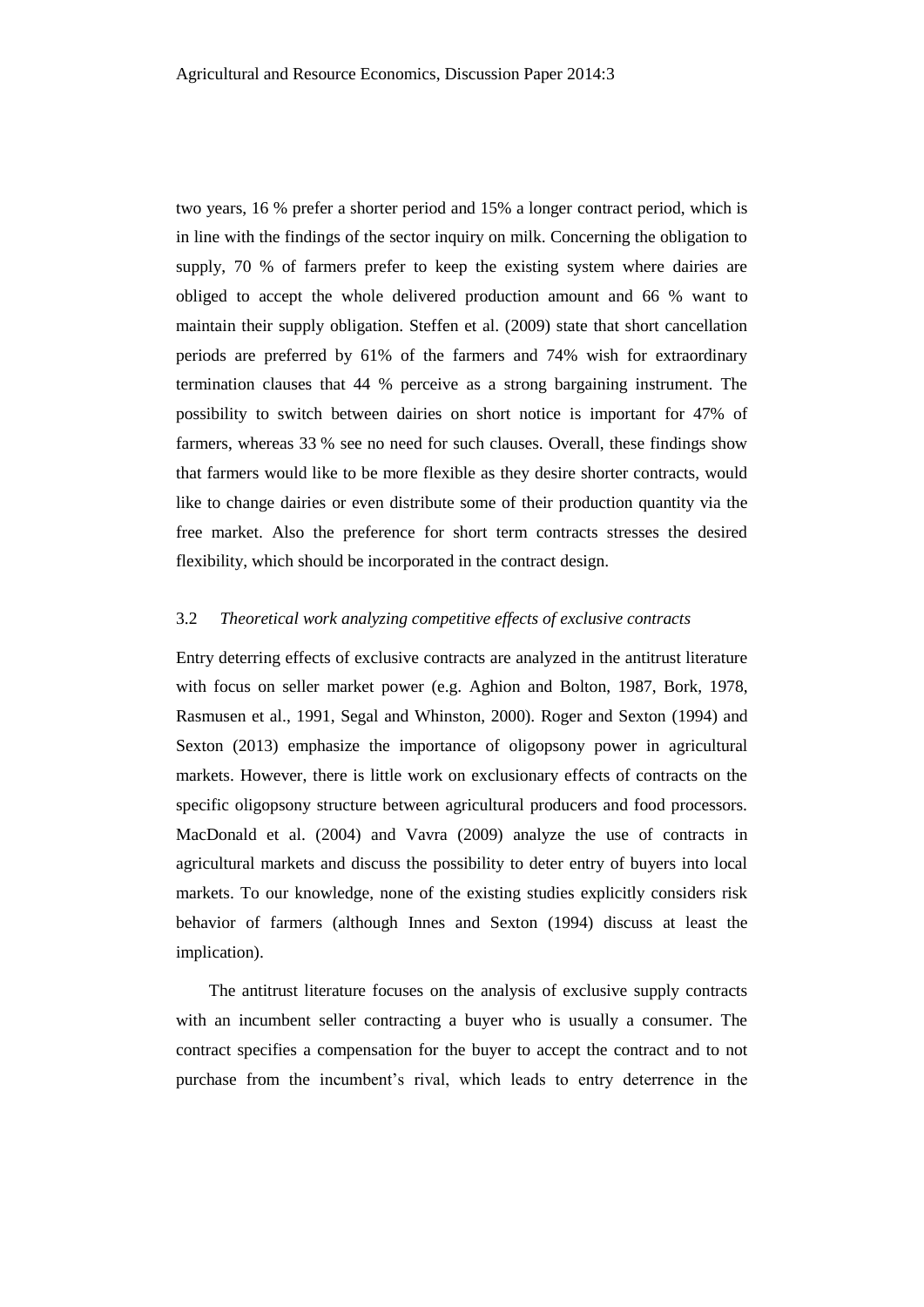upstream market. The Chicago School criticizes the entry deterring effects of contracts and argues that an incumbent confronted with buyers preferring entry of a rival due to increased competition and potentially better prices, would have to pay more for the rival's exclusion than to be gained from it. The reason is that the incumbent has to compensate buyers for the additional consumer surplus they would have gained in case of entry, which they lose by signing the contract. It has been shown that entry deterrence is not profitable in this case as the lost consumer surplus is higher than the monopoly profit in case of entry deterrence. Therefore, the Chicago School explained the observable use of exclusive contracts with efficiency reasons rather than anticompetitive behaviour (Director and Levi, 1956; Posner, 1976; Bork, 1978). Since the 1980s, economists have developed game theoretic models that analyze anticompetitive effects of exclusive contracts. Aghion and Bolton (1987) developed a model where exclusive contracts are used to extract some of the surplus a potential rival would gain in case of market entry. They analyze the optimal contract length and differentiate between symmetric and asymmetric information about the probability of the rival's entry and their impacts on entry deterrence. Entry deterrence leads to a lower economic welfare. Later, Rasmusen et al. (1991) used buyer's lack of information to explain the existence of exclusive contracts and their entry deterring effects. If a buyer expects other buyers to sign an exclusive contract, he will also sign the contract without considering the overall economic effect of exclusive contracts which lead to entry deterrence and a lower welfare. Segal and Whinston (2000) reconsidered Rasmusen et al.'s (1991) model and showed that market entry is profitable when the rival can sell his product to a minimum number of buyers to cover his fixed costs. If buyers sign exclusive contracts, it is difficult for the entrant to get the minimum scale he needs and thus entry is deterred. Segal and Whinston (2000) show that when the incumbent makes discriminatory offers to the buyers, the externalities present between buyers lead to a profitable exclusion of rivals. These analyses explain the signing of exclusive contracts with market disorganization (Rasmusen et al., 1991; Segal and Whinston 2000) or complex contract terms (Aghion and Bolton, 1978), even though the signer would be better off without contracts.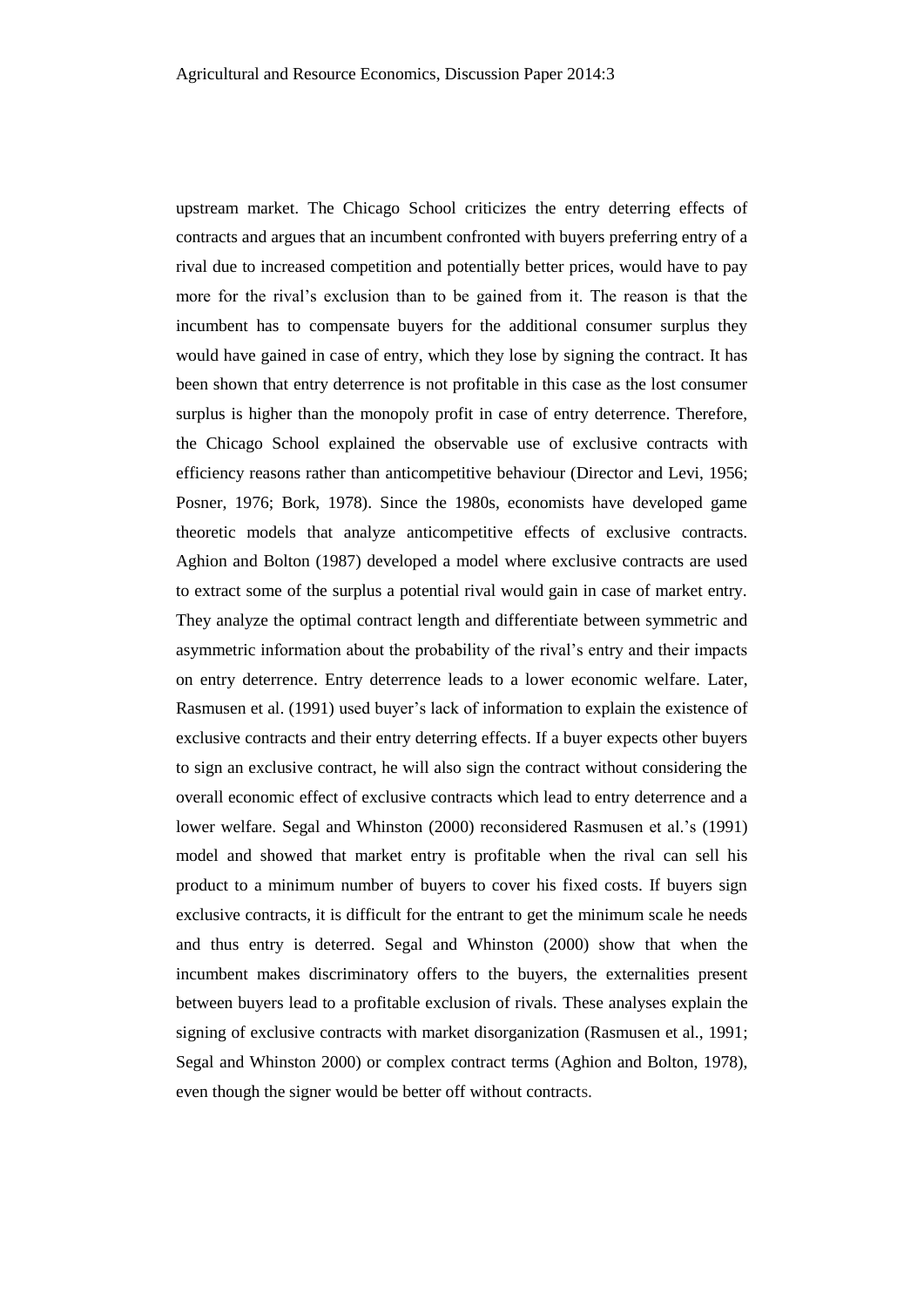Fumagalli and Motta (2006) point out that the above mentioned models assume that buyers are final consumers whereas typically exclusive agreements are rather signed amongst producers or producers and processors or wholesalers. They consider the case where buyers procure a good from an upstream firm that is either from an incumbent producer or a rival producer and then sell it in a final market. In the case of buyers being final consumers, the demand and the payoff of a buyer depend only on the price of the good. But when buyers compete in a downstream market, their market share, the input price and the rival buyer's price is relevant for demand and affects the possibility of entry deterrence.

In contrast to the models of the antitrust literature, our model explains the signing of an exclusive contract with uncertainty of rival's entry and risk aversion of the signer from the upstream market, the raw milk producer. On the intermediate level of the market, the dairy processing stage, dairy processors procure milk from the raw milk producer and can offer exclusive contracts. Entry takes place in this intermediate buyer level of the market and active dairy processors sell dairy products to the retailer on the downstream market.

#### **4 The Model**

The model is constructed as follows. For the upstream market, we assume that there is one milk producing farmer who represents a number of farmers taking the price for raw milk as given. An incumbent dairy processor A is active on the market and procures milk from the raw milk producer and sells the produced dairy product to the retailer. A rival processing dairy B wants to enter the market and to procure raw milk from the producer. The incumbent dairy processor (dairy A) can offer an exclusive contract to the producer in order to deter rival's entry. On the milk market, dairies accept the whole production amount of farmers and cannot choose the quantity they would like to procure. Therefore, we assume that processors compete in prices à la Bertrand on the upstream market. The incumbent dairy A procures the quantity  $x_A$  of raw milk from the producer and processes it to an amount  $q_A$  of a dairy product according to the relation of  $x_A = q_A$ . Marginal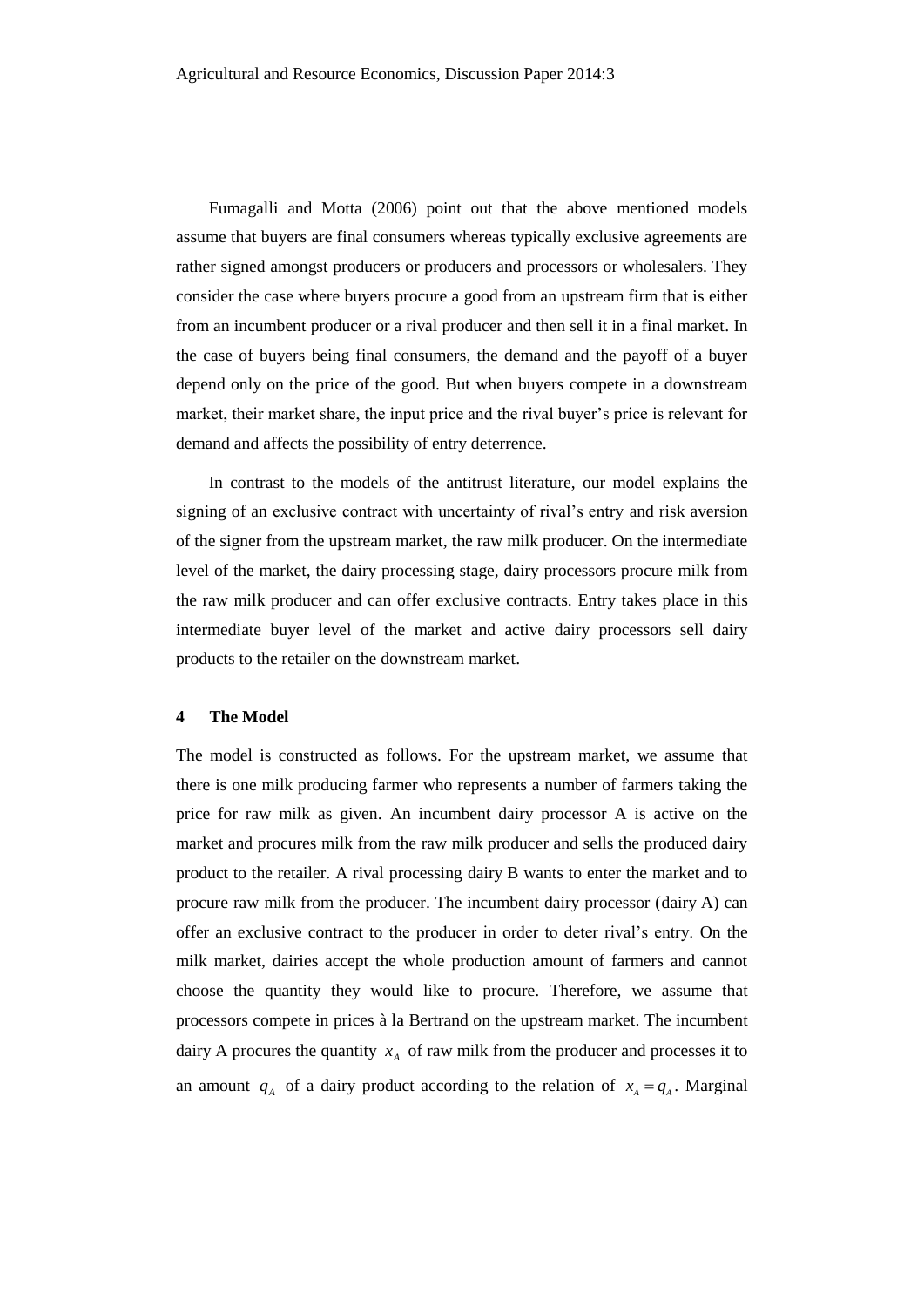processing costs are given by  $c_A$  and the price for raw milk is denoted by  $w_A$ . The dairy product is sold to the retailer who pays the wholesale price  $p$ . For the raw milk producer, we assume a (inverse) supply function  $w = x^2$ , defined for  $x > 0$ , implying that the producer is able to extend his production at increasing marginal cost in the short to medium term.

Now consider a rival dairy processor (dairy B) with lower marginal cost of production than the incumbent processor,  $c_B < c_A$ . If dairy B entered the market, both processors would be competitors on the market for raw milk and compete in milk prices. In the case of Bertrand price competition, the producer delivers milk to the highest bidder on the market. In order to deter the rival dairy B's entry, the incumbent dairy A can offer an exclusive contract to the producer that comprises a compensation  $\theta_A$  for selling all the produced milk to the incumbent and not to the rival. In case of a signed contract, the fact that the whole amount of raw milk is delivered to the incumbent dairy deters entry as the potential entrant can only procure milk from a free producer.

The timing of the game is as follows: At stage one, the incumbent dairy A can offer an exclusive contract that specifies a compensation and an exclusive delivery obligation for the farmer for all produced raw milk. The producer decides whether to accept the contract. At stage two, the rival dairy B decides upon entry. At stage 3, active processors set prices. If the contract is accepted by the producer, monopsony prices and profits are realized.

First, we develop a basic model to demonstrate the effects of exclusive contracts. Then, we further develop the basic model and incorporate risk attitude and uncertainty. In a last step we allow for competition on the downstream market. In all cases we consider two scenarios. In scenario 1, a basic monopsony model structure without contracts is constructed with the incumbent dairy processor and a single milk producer active on the market. Scenario 2 analyzes the case where dairy B enters the market.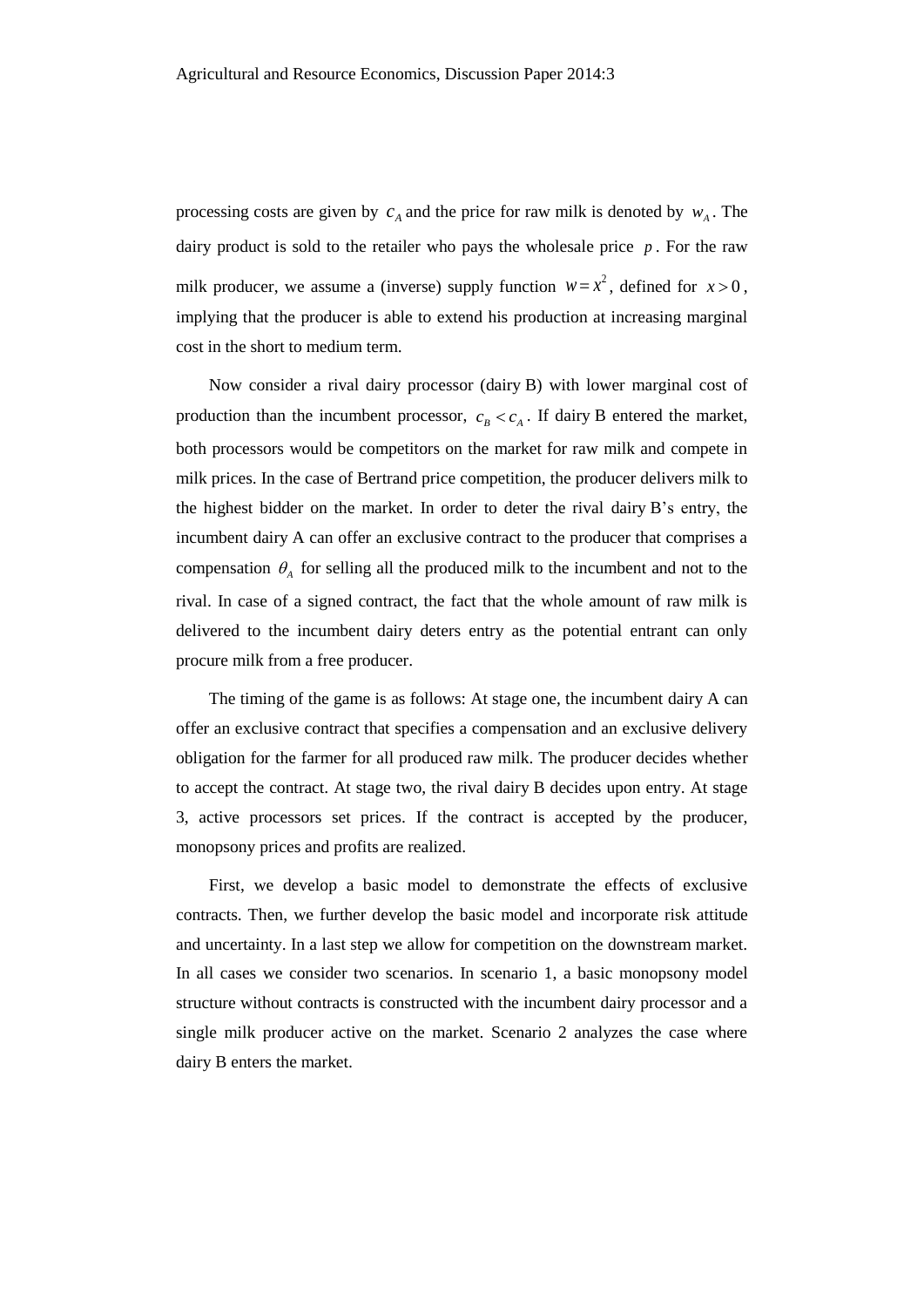#### 4.1 *The basic model*

l

Let us assume that  $c_i < 1$ ,  $c_i < p$  and  $w_i < p$ , where  $i = A, B$ . Subindices denote the market actor and the scenario. Table 1 summarizes the findings from the two scenarios of the basic model. In scenario 1, dairy A maximizes its profit over the price for raw milk that it offers to the producer. The raw milk price that maximizes dairy A's profit is given by  $w_{A1}$  and leads to a profit of  $\pi_{A1}$ . The corresponding profit for the producer is denoted by  $\pi_{p_1}$ .

In case of market entry of dairy B, we observe Bertrand price competition between the processors. The highest price processor B can offer is  $w_B = p - c_B$ , whereas processor A's highest price is  $w_A = p - c_A$ . According to the assumption  $c_B < c_A$ , processor B is able to offer a higher price for raw milk,  $w_{B2} > w_{A2}$ . In case of market entry, dairy B will offer a slightly higher price than dairy A,  $w_{B2}$ <sup>3</sup> Consequently, the producer will sell to the rival. As the obligation to supply still exists, there is no possibility to sell more or excessive milk to the other processor. This leads to a positive profit  $\pi_{B2}$  for dairy B and a zero profit for dairy A (see table 1). Consequently, there exists no equilibrium in which both dairies are active on the market. Therefore, dairy A is still present with its production facility after the market expulsion, it just loses its market share on the analyzed market. Then, the market entry of dairy B will not result in another monopsony situation, as dairy B's pricing strategy prevents A from re-entering the market.

<sup>&</sup>lt;sup>3</sup> If  $w_A = w_B$ , the producer will not split its milk quantity between the two dairies but will sell his whole production to dairy A.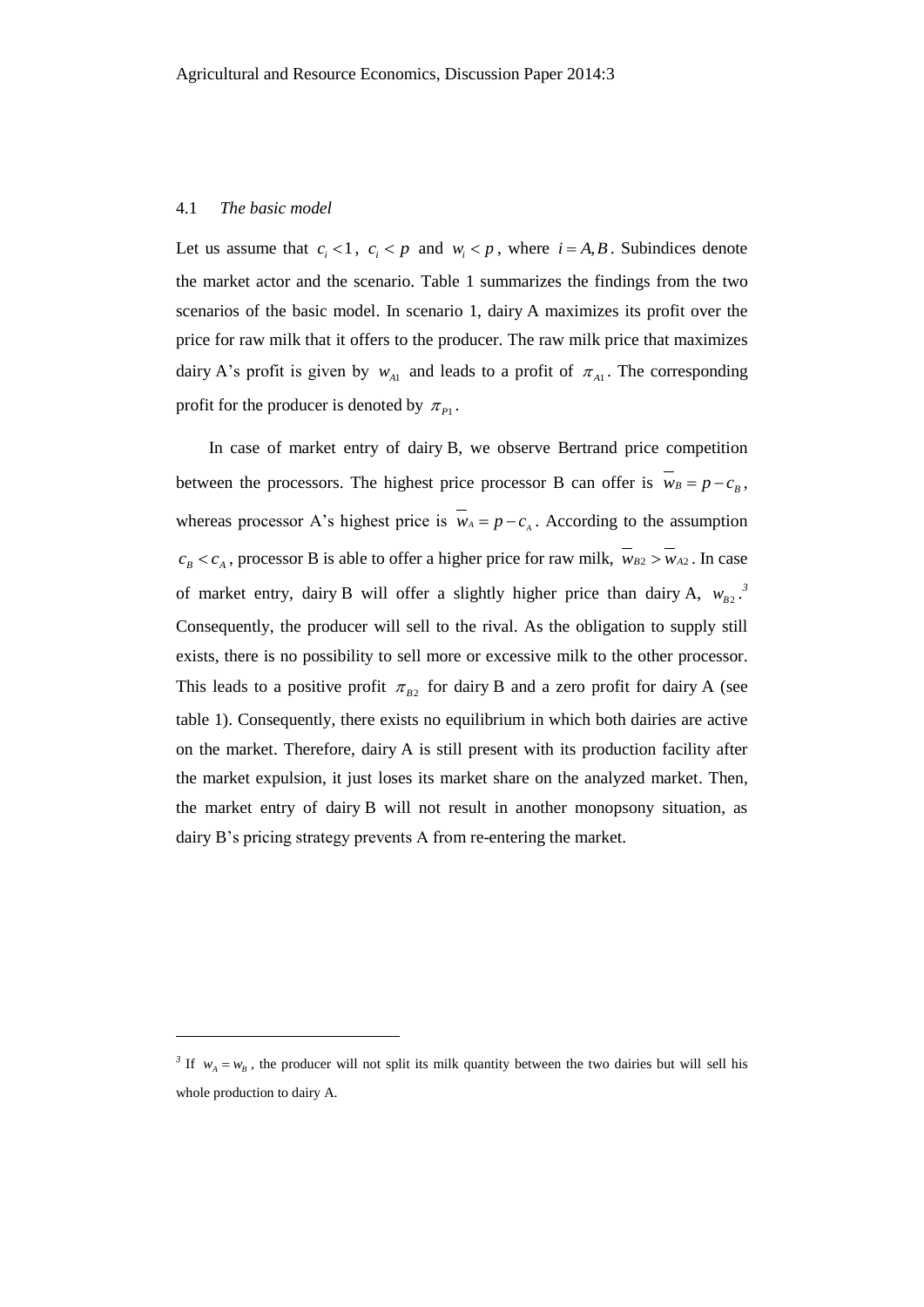|               | Sc.            | Price for raw milk   Raw milk quantity |                                                                           | Profit                                                                                                                                                       |
|---------------|----------------|----------------------------------------|---------------------------------------------------------------------------|--------------------------------------------------------------------------------------------------------------------------------------------------------------|
| Dairy<br>A    | -1             | $w_{A1} = \frac{P - C_A}{3}$           | $x_{A1} = \left(\frac{p-c_A}{3}\right)^{1/2}$                             | $\pi_{A1} = \frac{2}{3\sqrt{3}} (p - c_A)^{3/2}$                                                                                                             |
|               | $\overline{2}$ | $\overline{w}_{A2} = p - c_A$          | $x_{A2} = 0$                                                              | $\pi_{A2} = 0$                                                                                                                                               |
| Dairy<br>B    | -1             | $w_{B1} = 0$                           | $x_{B1} = 0$                                                              | $\pi_{B1} = 0$                                                                                                                                               |
|               | $\overline{2}$ |                                        | $w_{B2} = p - c_A + \varepsilon$ $x_{B2} = (p - c_A + \varepsilon)^{1/2}$ | $\pi_{B2} = (c_A - c_B + \varepsilon)(p - c_A + \varepsilon)^{1/2}$                                                                                          |
| Produ-<br>cer | -1             | $w_{A1} = \frac{p - c_A}{3}$           | $x_{A1} = \left(\frac{p - c_A}{3}\right)^{1/2}$                           | $\pi_{p_1} = \frac{2}{9\sqrt{3}} (p - c_A)^{3/2}$                                                                                                            |
|               |                |                                        |                                                                           | 2 $\left  w_{B2} = p - c_A + \varepsilon \right  x_{B2} = (p - c_A + \varepsilon)^{1/2} \left  \pi_{P2} = \frac{2}{3} (p - c_A + \varepsilon)^{3/2} \right $ |

Table 1: Comparison of scenario 1 and 2

*Source: Own calculations.*

The comparison of the two scenarios demonstrates the incentive for dairy A to deter dairy B's market entry. In case of market entry dairy A achieves a zero profit, whereas the profit in the monopsony case,  $\pi_{A1}$ , is positive. The producer, on the other hand, is better off in case of dairy B's market entry, as  $\pi_{P2} > \pi_{P1}$ .

Without taking risk aversion into account, the compensation that dairy A needs to offer to the producer for an exclusive contracts must compensate the producer for the surplus he loses when he accepts the contract. This is the difference between his profits in the two scenarios,  $\theta_p \ge \pi_{p_2} - \pi_{p_1}$ , which is equal to

(1) 
$$
\theta_P \geq \frac{2}{3} (p - c_A + \varepsilon)^{3/2} - \frac{2}{9\sqrt{3}} (p - c_A)^{3/2}.
$$

The maximum compensation that dairy A is willing to offer is  $\theta_A = \pi_{A1} - \pi_{A2}$ which leads to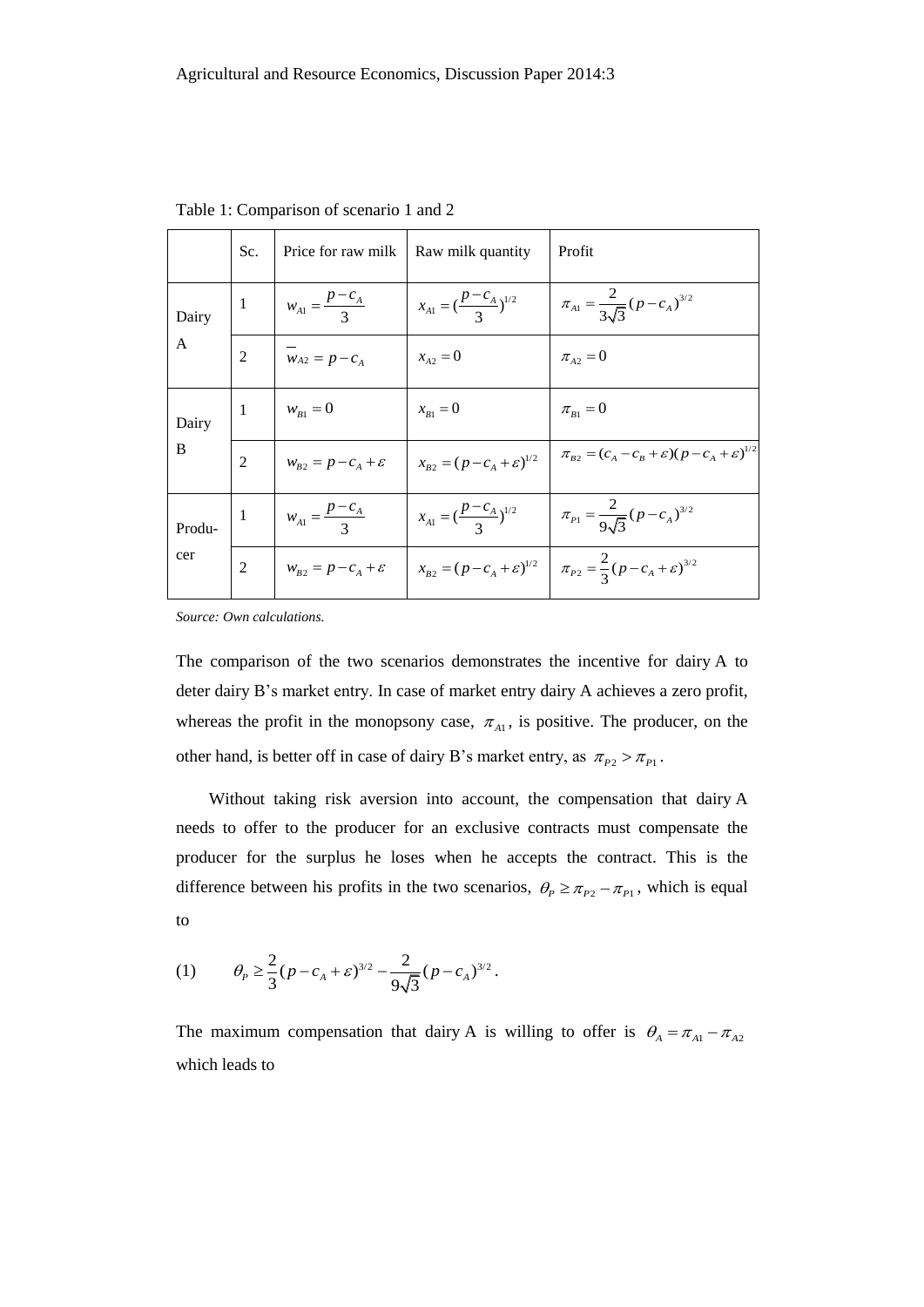(2) 
$$
\theta_A \leq \frac{2}{3\sqrt{3}} (p - c_A)^{3/2}
$$
.

Comparing (1) with (2) we observe that the compensation the producer requires is higher than the one dairy A is able to offer, i.e.  $\theta_P > \theta_A$ . Therefore, offering an exclusive contract is not beneficial for dairy A in this setup. This implies that if a lower cost producing dairy B will enter the market, dairy A is not able to keep its raw milk source, as the contract compensation dairy A is able to offer does not offset the higher price that B is able to pay. This changes when we introduce a risk attitude of the producer in the following section.

#### 4.2 *Exclusive contracts under risk attitude and uncertainty*

In order to incorporate risk attitude into our model we assume the producer's utility function to be  $u = \pi_p^r$ , where the exponent r is the factor for the risk attitude of the producer. If  $r > 1$ , the utility function implies a risk loving producer, if  $r = 1$  a risk neutral producer and  $0 < r < 1$  implies absolute risk aversion. The entry of the rival processor is exogenously given by  $k$  and  $1-k$  the probability of no entry.

Whether the offering of an exclusive contract leads to entry deterrence depends on the compensation that dairy A can offer. Is the compensation high enough for the producer to accept the contract will be signed and the entry of the rival is deterred. If the exclusive contract is signed, the market is in a monopsony situation which results in the prices and quantities we calculated for scenario 1. The compensation the producer requires depends on the payoff he requires for not staying free on the market, which is equal to his certainty equivalent  $(CE<sub>P</sub>)$  and the payoff he gets under contract  $(\pi_{p_1})$ . Therefore, the compensation that leads to an exclusive contract has to be equal to the difference between the certainty equivalent and the profit in the monopsony situation,  $\theta_P^{risk} = CE_P - \pi_{P_1}$ , which is equal to

(3) 
$$
\theta_p^{risk} = \left[k(\pi_{p_1})^r + (1-k)(\pi_{p_2})^r\right]^{1/r} - \pi_{p_1}.
$$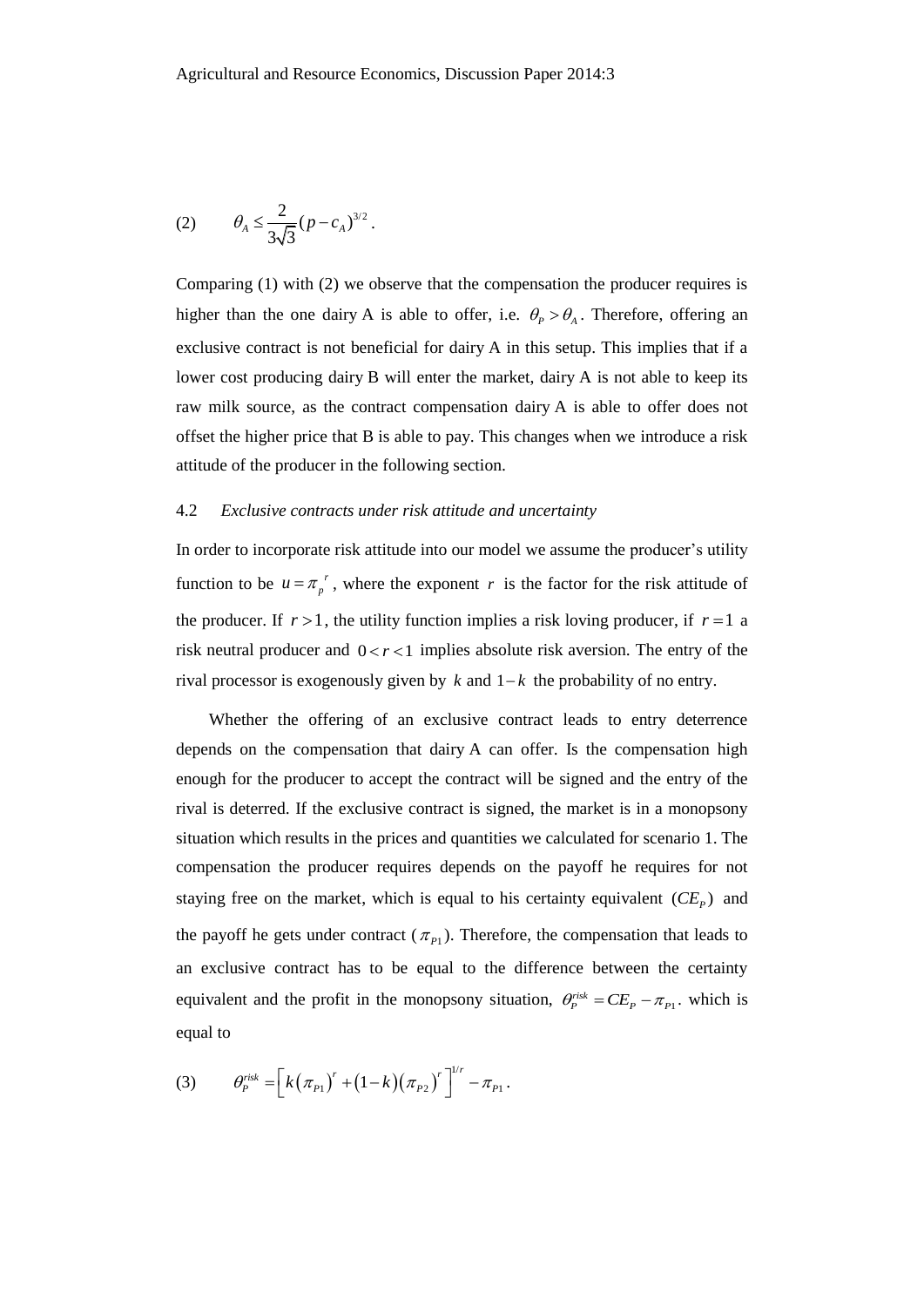The highest compensation that Dairy A is able to offer under uncertainty is equal to

(4) 
$$
\theta_A^{risk} = \pi_{A1} - [k * \pi_{A2} + (1-k)\pi_{A1}].
$$

For simplicity we define the margin of dairy A as  $p - c_A = m$  and assume that

$$
\varepsilon = 0.
$$
 Then inserting the findings from table 1 yields  
(5) 
$$
\theta_p^{risk}(\rho, r, m) = \left[ k \left( \frac{2}{3} m^{3/2} \right)^r + (1 - k) \left( \frac{2}{9\sqrt{3}} m^{3/2} \right)^r \right]^{1/r} - \frac{2}{9\sqrt{3}} m^{3/2}
$$

(6) 
$$
\theta_A^{risk} = k \left( \frac{2}{3\sqrt{3}} m^{3/2} \right).
$$

Rival's entry can be deterred if  $\theta_P^{risk} \leq \theta_A^{risk}$  ((5)  $\leq$  (6)). Hence, dairy A can offer a compensation that induces the producer to sign the contract and thus deters entry if  $\theta_A^{risk} - \theta_P^{risk} \ge 0$ . To better understand under which conditions this is valid, rearranging leads to

rearranging leads to  
\n(7) 
$$
m^{3r/2} \left[ \left( k \frac{2}{3\sqrt{3}} + \frac{2}{9\sqrt{3}} \right)^r - k \left( \frac{2}{3} \right)^r - (1 - k) \left( \frac{2}{9\sqrt{3}} \right)^r \right] \ge 0.
$$

Whether this inequality holds depends on the values of  $k$ ,  $r$  and  $m$ . The margin  $m = p - c<sub>A</sub>$  is by definition positive. Therefore whether entry deterrence is possible depends on the term in brackets in equation (7) and thus on the variables  $k$  and  $r$ . Is the term greater than zero, the inequality holds and entry can be deterred, if it is smaller than zero, entry cannot be deterred.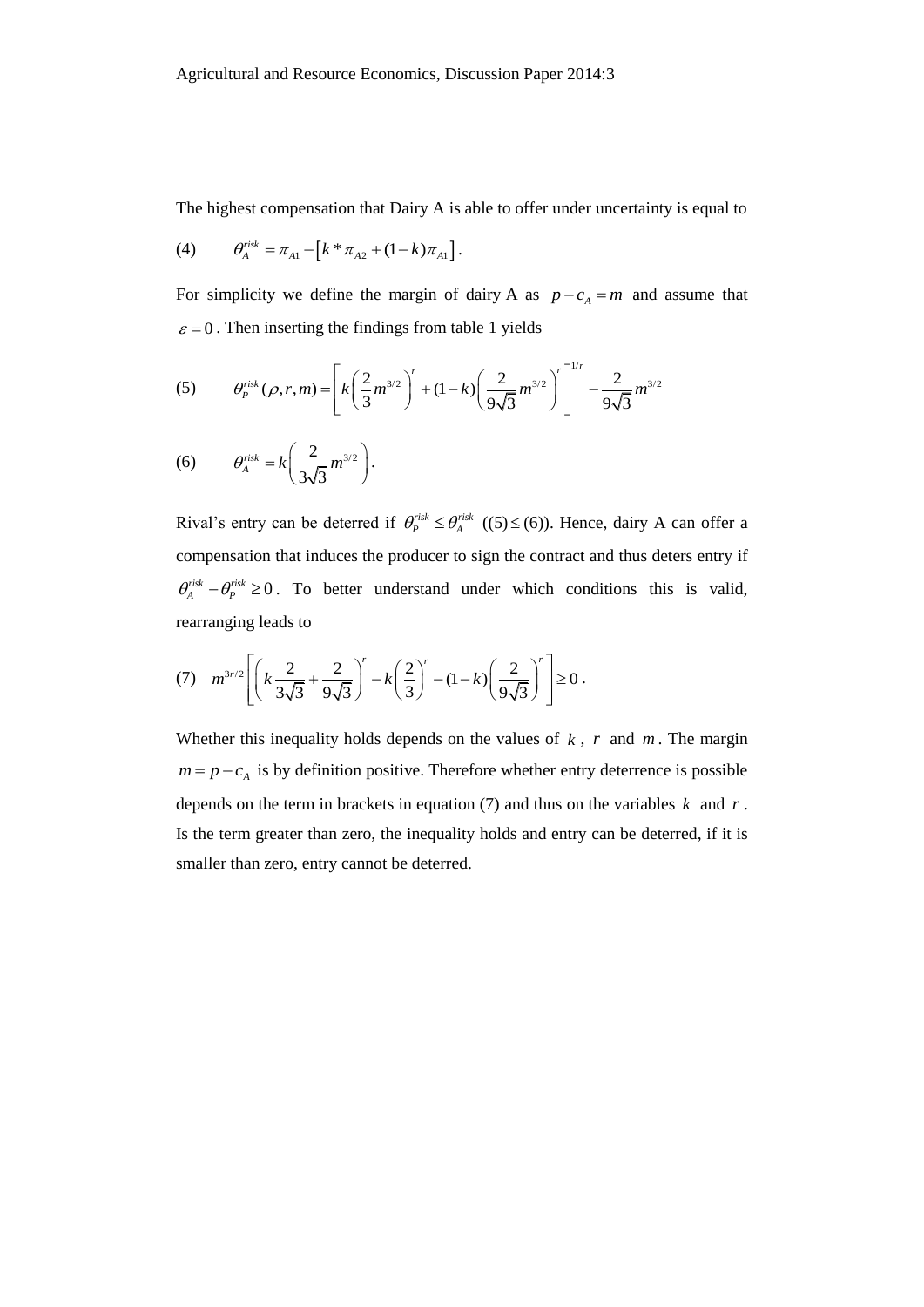

Figure 1: Effective entry deterrence depending on k and r

*Source: Own calculation.*

Figure 1 represents levels of *k* and *r* that lead to a positive term in equation (7) i.e. entry deterrence is possible. This is valid for all combinations of *r* and *k* that lie on the curve and underneath the curve in figure 1. Starting from a risk attitude  $r \le 0.66$  and an entry probability  $k \le 0.66$  entry can effectively be deterred with an exclusive contract.

Contrary to the basic scenario without risk aversion and uncertainty it is now possible to deter rival's entry under certain assumptions on producer's risk aversion and on the probability of rival's entry. If the market entry is deterred, monopsony prices and profits as in scenario 1 are realized. As dairy A can achieve a positive profit in scenario 1, dairy A will try to sign contracts with the producers in order to move into a potentially market dominating position. The level of compensation that dairy A needs to maintain a monopsony position depends on the probability of market entry by dairy B and on the assumption about the level of risk aversion: the higher the absolute risk aversion, the lower the required compensation. Not a lot is known about the real "level" of risk aversion among dairy farmers, but it is to assume that in reality, farmers may appreciate some choice regarding where to deliver their raw milk. Further, as empirical studies of farmers' perceptions on contract design have shown, some farmers perceive the possibility to change processors as important and the majority of farmers prefer short cancellation periods and perceive these as a strong bargaining argument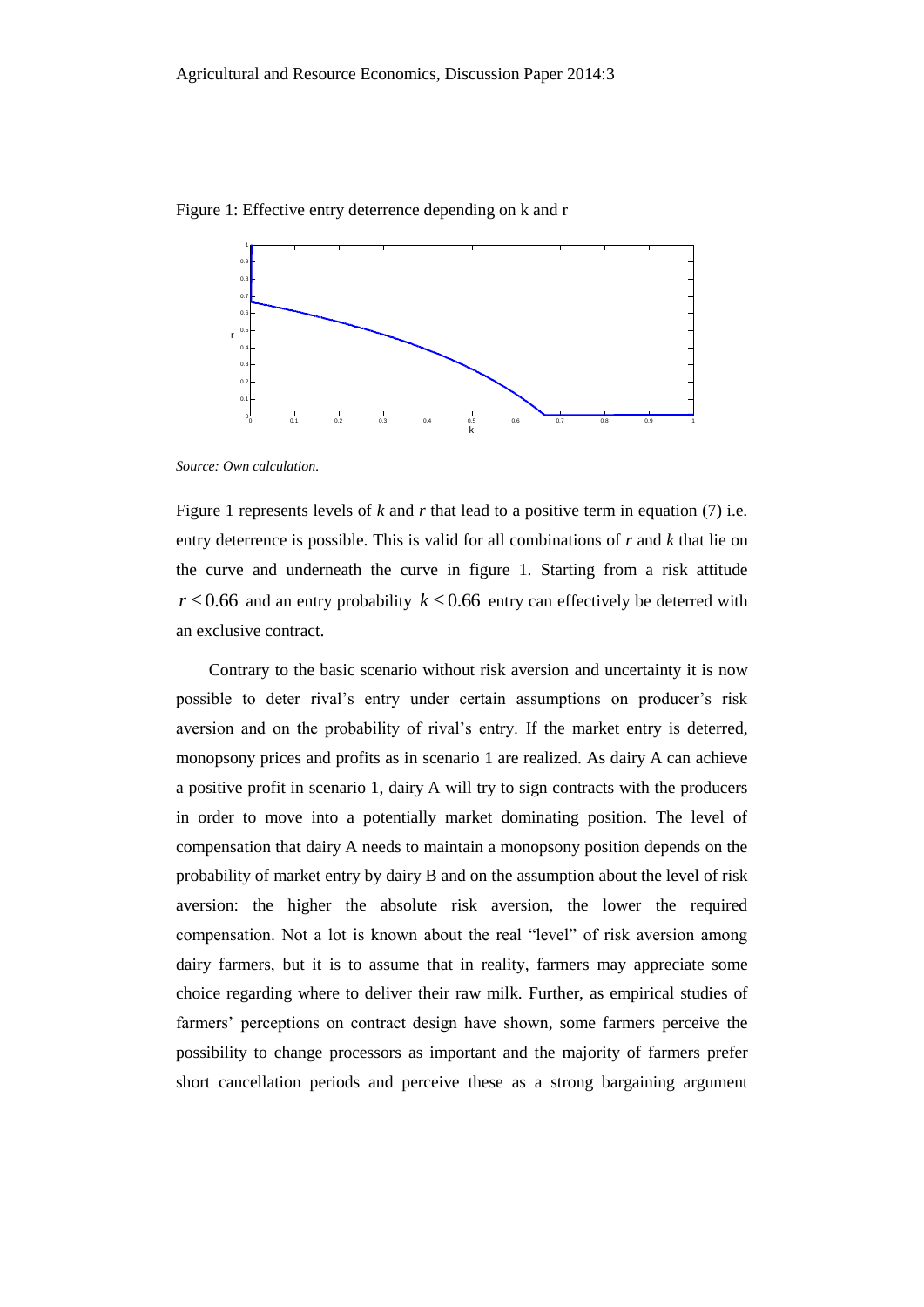(Steffen et al. 2009). This means that potentially, the incumbent dairy has to offer a rather attractive premium to those farmers in order to remain the sole actor in the market. However, we have shown that, given a medium probability of rival's entry, for risk averse farmers it is possible to deter market entry with exclusive contracts. In the following numerical example we will show how the probability of entry and the risk attitude of the producer concretely influence entry deterrence.

#### 4.3 *Numerical example*

The numerical example is presented to get a better understanding of the results of the model. Therefore, we assume that the marginal costs of the rival are  $c_B = 0.18$ ct/kg and the marginal costs of the incumbent are 20 % higher,  $c_A = 0.22$  ct/kg. The price p that the retailer pays for one unit of a (not further specified) dairy product is assumed to be  $p = 0.48$  ct/kg. (Milchindustrieverband 2011)

#### *4.3.1 Numerical example for the basic model*

For scenario 1 of the basic model, the assumption of monopsonistic behavior by the incumbent dairy results in a very low price for raw milk  $w_{A1}$  (see table 2). This is due to the stylized model of milk supply and interaction within the sector but we had to refrain from depicting any other influences on milk price (space, international market etc) and extension to more farmers in order to keep it numerically tractable. Nevertheless the numerical example gives insight in the so far gained results from the theoretical model and helps to get a better understanding of the calculations and discussions.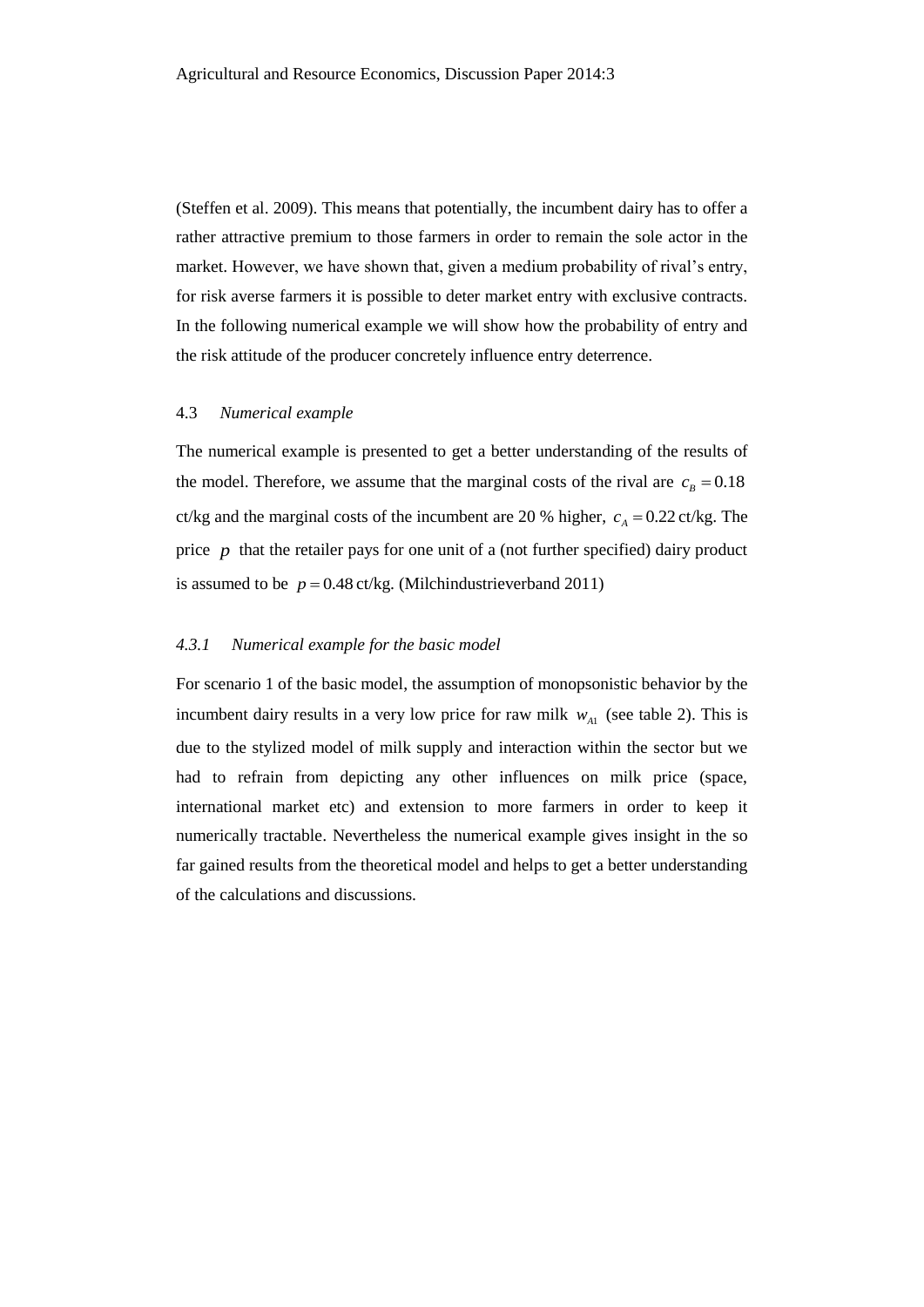|          | Sc.            | Price for raw milk | Demanded raw milk | Profit                             |
|----------|----------------|--------------------|-------------------|------------------------------------|
| Dairy A  | -1             | $W_{A1} = 0.09$    | $x_{A1} = 0.29$   | $\pi_{A1} = 0.0510$                |
|          | 2              | $w_{A1} = 0$       | $x_{A1} = 0$      | $\pi_{\scriptscriptstyle{A1}} = 0$ |
| Dairy B  | 1              | $w_{B1} = 0$       | $x_{B1} = 0$      | $\pi_{B1} = 0$                     |
|          | $\overline{2}$ | $W_{R2} = 0.27$    | $x_{R2} = 0.52$   | $\pi_{B2} = 0.0156$                |
| Producer | 1              | $W_{A1} = 0.09$    | $x_{A1} = 0.29$   | $\pi_{P1} = 0.0170$                |
|          | 2              | $W_{B2} = 0.27$    | $x_{R2} = 0.52$   | $\pi_{P2} = 0.0935$                |

Table 2: Numerical example of the basic model

*Source: Own calculations.* 

For scenario 2, the highest price dairy A is able to offer in scenario 2 when dairy B enters the market equals  $\overline{w}_A = p - c_A = 0.26$  and dairy B's highest price is given by  $\bar{w}_B = p - c_B = 0.30$ . If dairy A has not contracted the producer and rival B enters the market, assuming Bertrand competition, dairy B is able to outbid dairy A by offering a slightly higher price for raw milk, say  $w_B = 0.27$ . Then processor A has a profit of zero and processor B achieves  $\pi<sub>B</sub>$ . The producer's expected payoff is given by  $\pi_p$  (see table 2).

Comparing the two scenarios shows that the Bertrand price competition leads to an extremely high price in scenario 2 compared to scenario 1 and a higher demanded quantity of raw milk which results in more than a quintuplication of producer's profit. Concerning dairy A, the example demonstrates dairy A's incentive to deter rival B's market entry due to the higher profit that can be achieved in the monopsony case. In the producer's view, it would be better if the rival processor enters the market, as this results in higher competition for raw milk and thus in a higher price. Holding the monopsony position on the market can only be achieved with an exclusive contract that obliges the producer to deliver his full production of raw milk. For the producer to accept the contract, the contract must enclose a compensation for not being able to negotiate/contract with dairy B.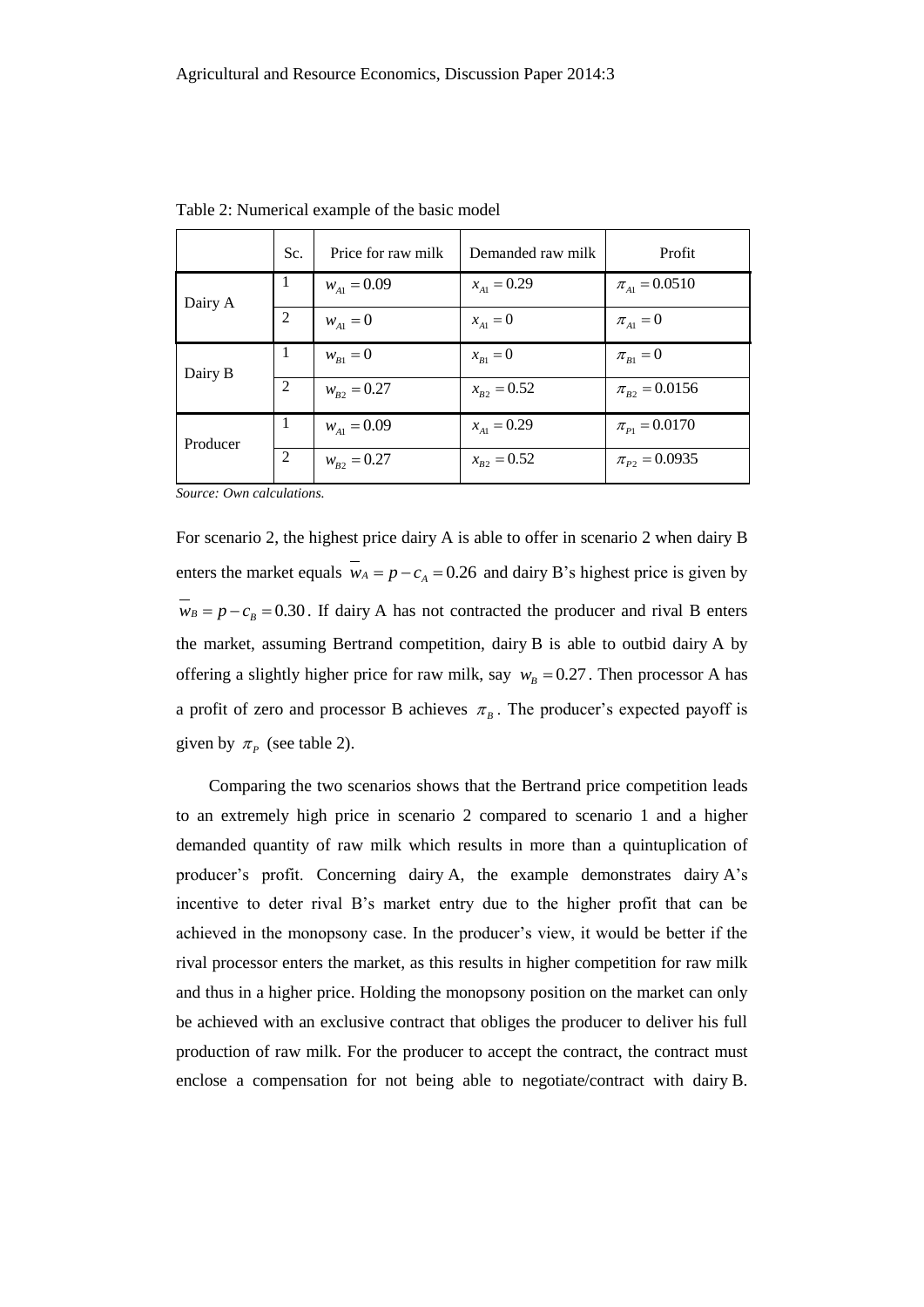Therefore the compensation must at least contain the difference between producer's profit in Scenario 2 and 1. Consequently, the compensation must be  $\theta_P \ge 0.0765$ . Dairy A's profit in scenario 1 is  $\pi_A = 0.051$  and zero in scenario 2, therefore the highest compensation dairy A is able to offer equals  $\theta_A \le 0.051$ . This compensation is not high enough for the producer to accept, therefore market entry of dairy B will take place. Without taking risk aversion into consideration, dairy A cannot deter market entry of dairy B. Dairy B will enter the market and Bertrand competition for raw milk occurs.

### *4.3.2 Numerical example for exclusive contracts under risk attitude and uncertainty*

The compensation that dairy A is able to offer depends on the entry probability of the rival. Producer's demanded compensation depends also on the entry probability and further on the risk attitude. Therefore, the possibility to deter rival's entry depends on the probability of entry and the risk attitude of the producer. The relation of the two compensations depending on the effects of the entry probability and the risk attitude is presented in Figure 2.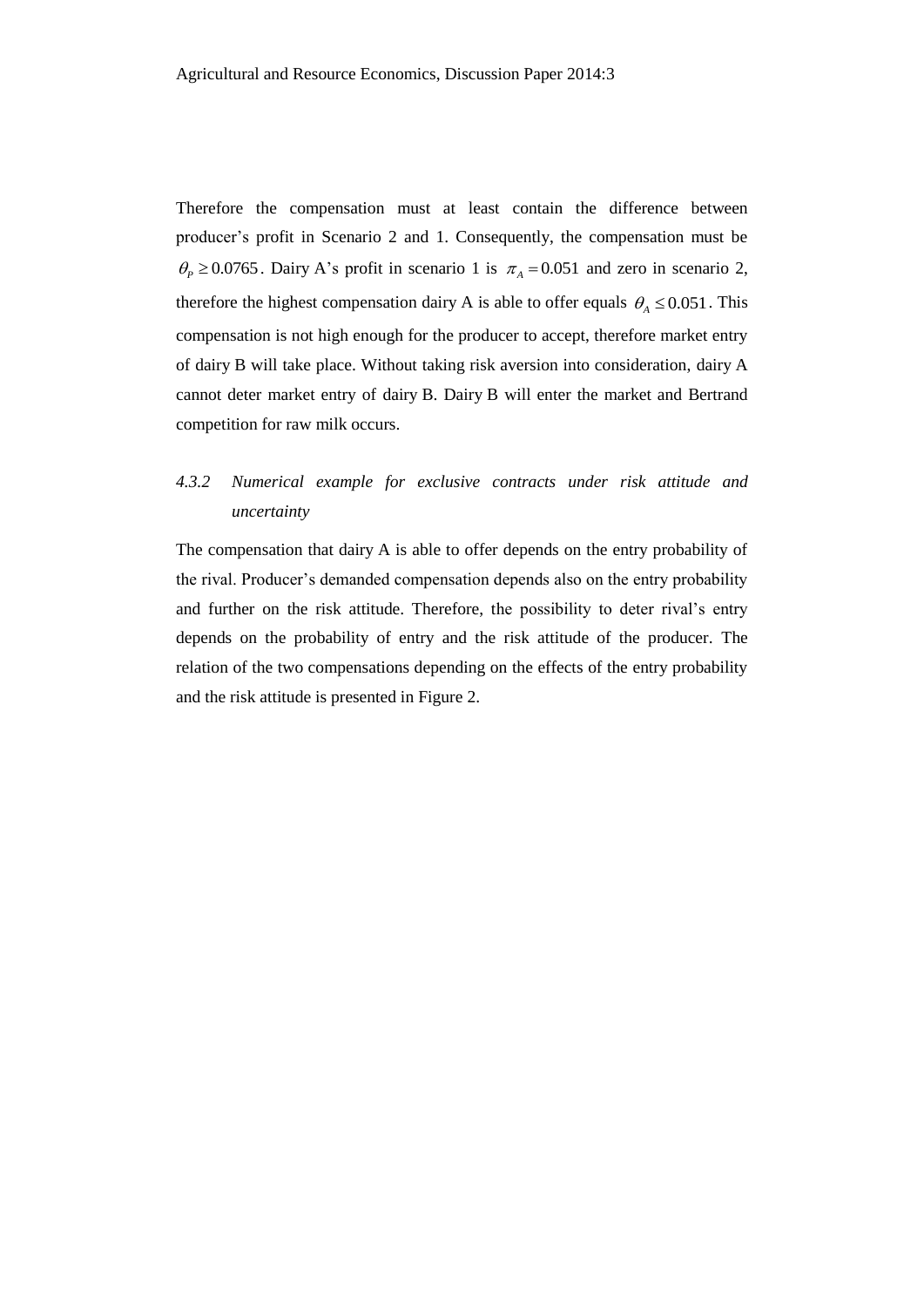

Figure 2: Development of compensations depending on probability

*Source: Own calculation.*

Rival's entry can only be deterred if  $r \leq 0.6$  and if the entry probability is low enough respectively. Starting from a risk behavior of  $r > 0.6$  entry cannot be deterred. For a risk averse producer with  $r = 0.6$  the entry probability would need to be very low  $(k < 0.018)$  to effectively deter rival's entry with an exclusive contract. However, for a risk averse producer with  $r = 0.1$  for example, a entry probability of  $k = 0.552$  leads to a compensation of  $\theta_p^{risk} = \theta_A^{risk} = 0.2815$ . An exclusive contract and a entry probability of  $k \le 0.552$  leads thus to an effectively deterred entry.

The numerical example shows how the incumbent's possibility to deter rival's entry depends on the risk aversion of the farmer and the entry probability of the rival. With increasing risk aversion of the farmer and with decreasing entry probability, the required compensation is decreasing. However, at the same time, the compensation that dairy A is able to offer decreases with decreasing entry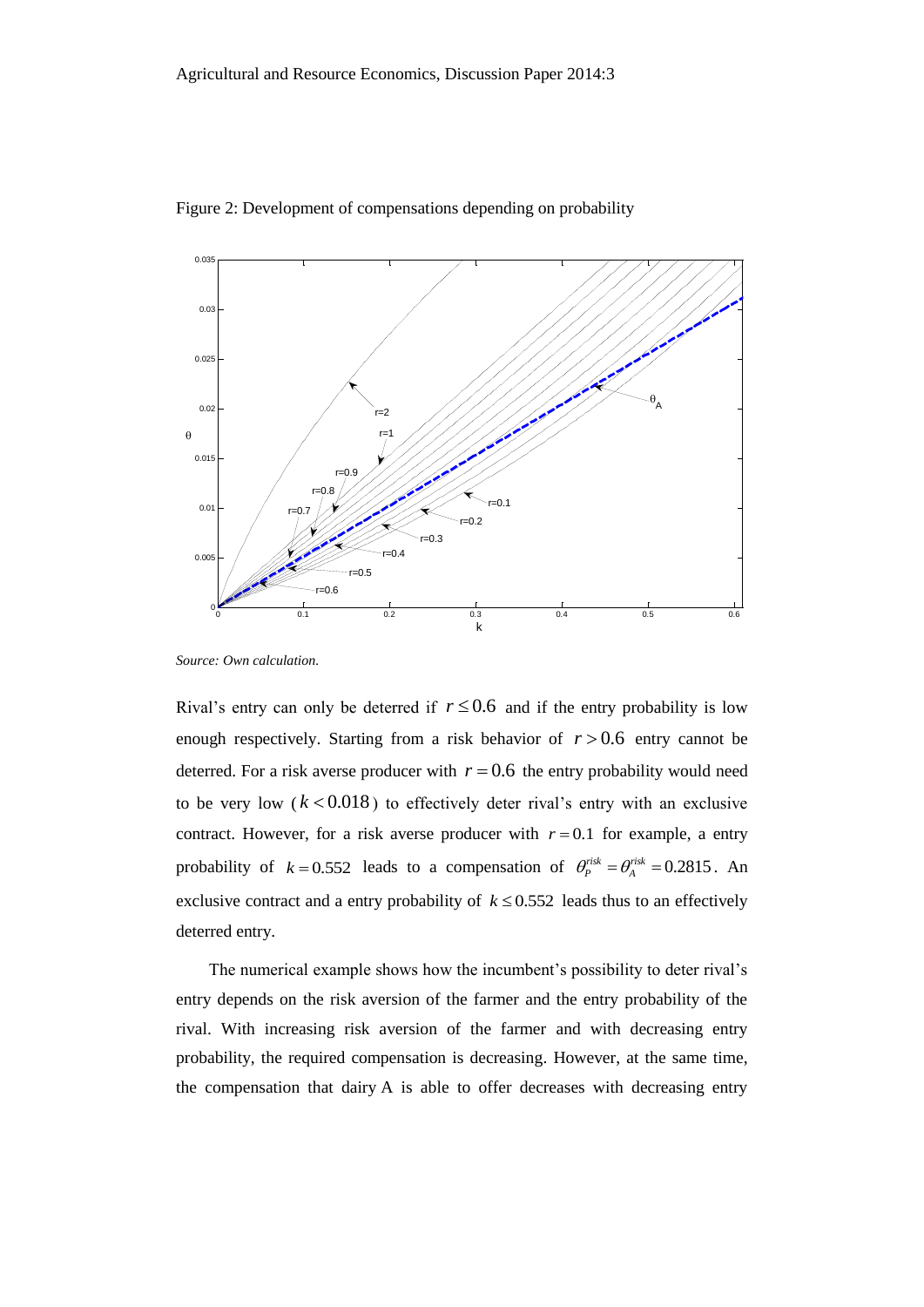probability. Therefore, whether entry can be deterred depends on the interaction of entry probability and risk attitude.

#### **5 Conclusion**

The liberalization of the milk market raises concerns regarding the competition on the market, the design of contracts and the possibilities to enhance farmers' bargaining power. As empirical studies have shown, a redesign of raw milk contracts in terms of contract length and cancellation periods, the supply obligation and the possibility to sell to more than one dairy processor may become crucial. Understanding the competitive effects of contracts in light of the changing structure on the dairy market was the objective of this paper.

Using a game theoretic setting based on the antitrust literature, we showed that exclusive contracts can efficiently deter market entry of a rival when uncertainty is incorporated and the producer is risk averse. This is due to the fact that risk aversion reduces the compensation the producer requires to sign an exclusive contract and to forego higher prices in a competitive market environment. The compensation provides the producer a security and compensates him for the producer surplus he loses by signing the contract. Under monopsony the incumbent dairy's surplus is higher but overall welfare is higher in case of market entry.

Generally the producer is better off in terms of profit in case of market entry of the rival dairy. For certain values of risk aversion and assumptions on the entry probability of the rival, the incumbent dairy A can use an exclusive contract to deter market entry, which leads to a lower profit for the producer. According to empirical studies, the majority of farmers prefer a short term contract periods up to two years (Schlecht et al. 2013). Short cancellation periods and extraordinary termination clauses are preferred by the majority of farmers which is perceive as a strong bargaining instrument for a better milk price. Further, the possibility to change the processor on a short notice is important for some farmers (Steffen et al. 2009). Our study clearly showed that the possibility to change processors is important for farmers as they can achieve a higher milk price when the rival dairy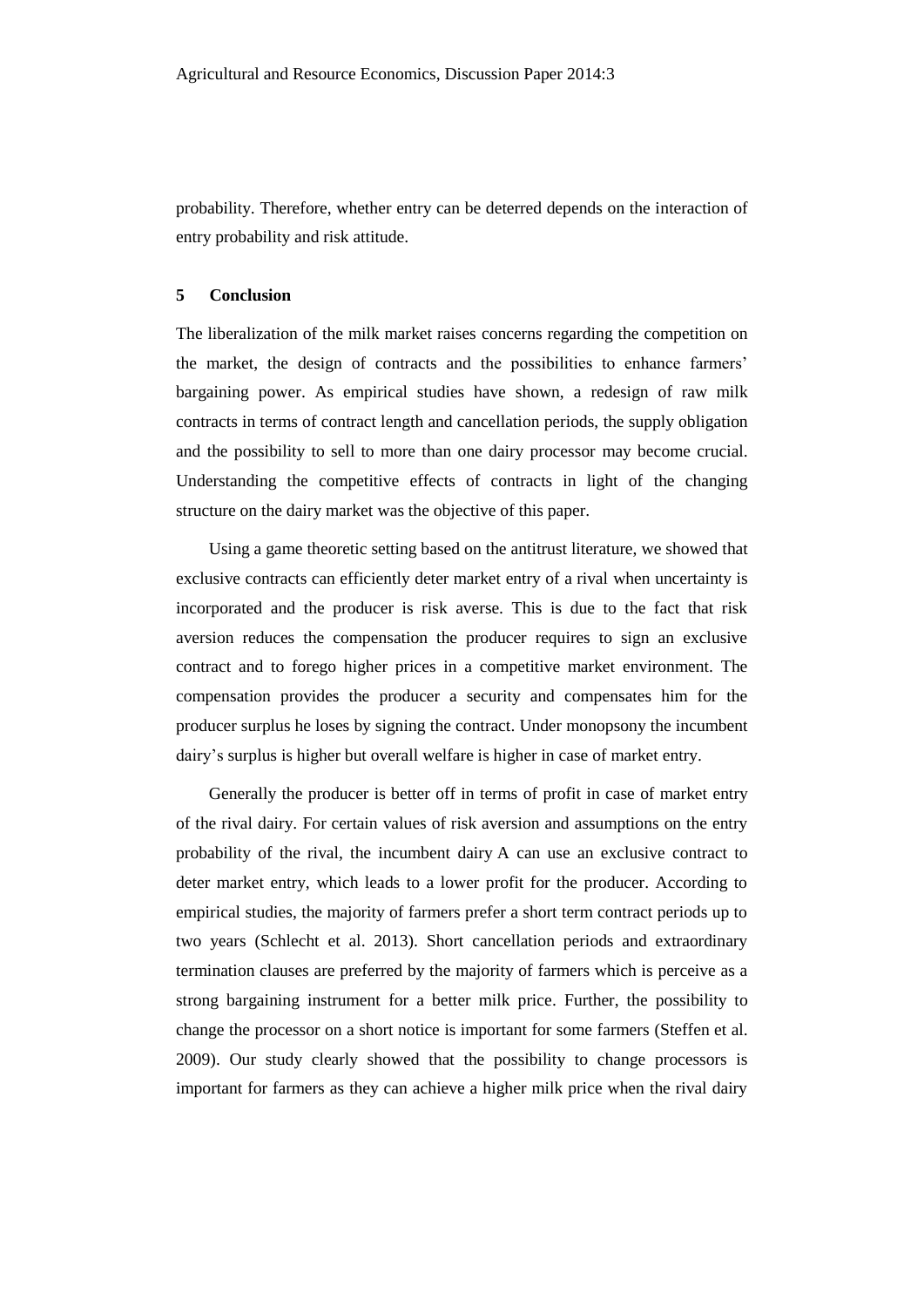processor enters the market. If producers have long term contracts combined with the obligation to supply and long cancellation periods, our study shows that then the market entry of the rival dairy processor can be deterred.

From the perspective of the dairy processor there is always an incentive to try to keep the monopsony position on the market. This occurs because market entry of the rival results in market foreclosure for the incumbent as the producer will provide the rival with its whole production amount which leads to the fact that dairy A cannot procure any milk on the market. The market entry of the rival does not lead to another monopsony as we assume that dairy A is still active and wants to regain its market share on the market analysed. Therefore the rival has to keep its pricing strategy in order to prevent dairy A from re-entering the market. Whether dairy A can effectively deter rival's entry depends on the compensation that dairy A can offer the producer as an incentive to accept the contract. That dairy A can effectively deter rival's entry with an exclusive contract holds true for certain values of risk aversion and entry probability.

Reflecting our results in the light of the German sector inquiry on milk, we find that it is possible that a dairy processing company abuses its dominant position with long term contracts, long cancellation periods and the obligation to supply. Therefore it is essential to consider these findings in the contract design.

Limitations of the model are the focus restriction to one producer and the fact that only one dairy processor can survive on the market. To get more insight into the changing milk market, further research should be conducted on producer organization. The formation of producer organisations is also regulated in the milk package and should help to enhance farmers' bargaining power regarding contract terms and particularly milk prices. In further research it would be worth to analyze, either in a theoretical or empirical setting, bargaining power of producers and in which way it can be approved by the formation of producer organizations.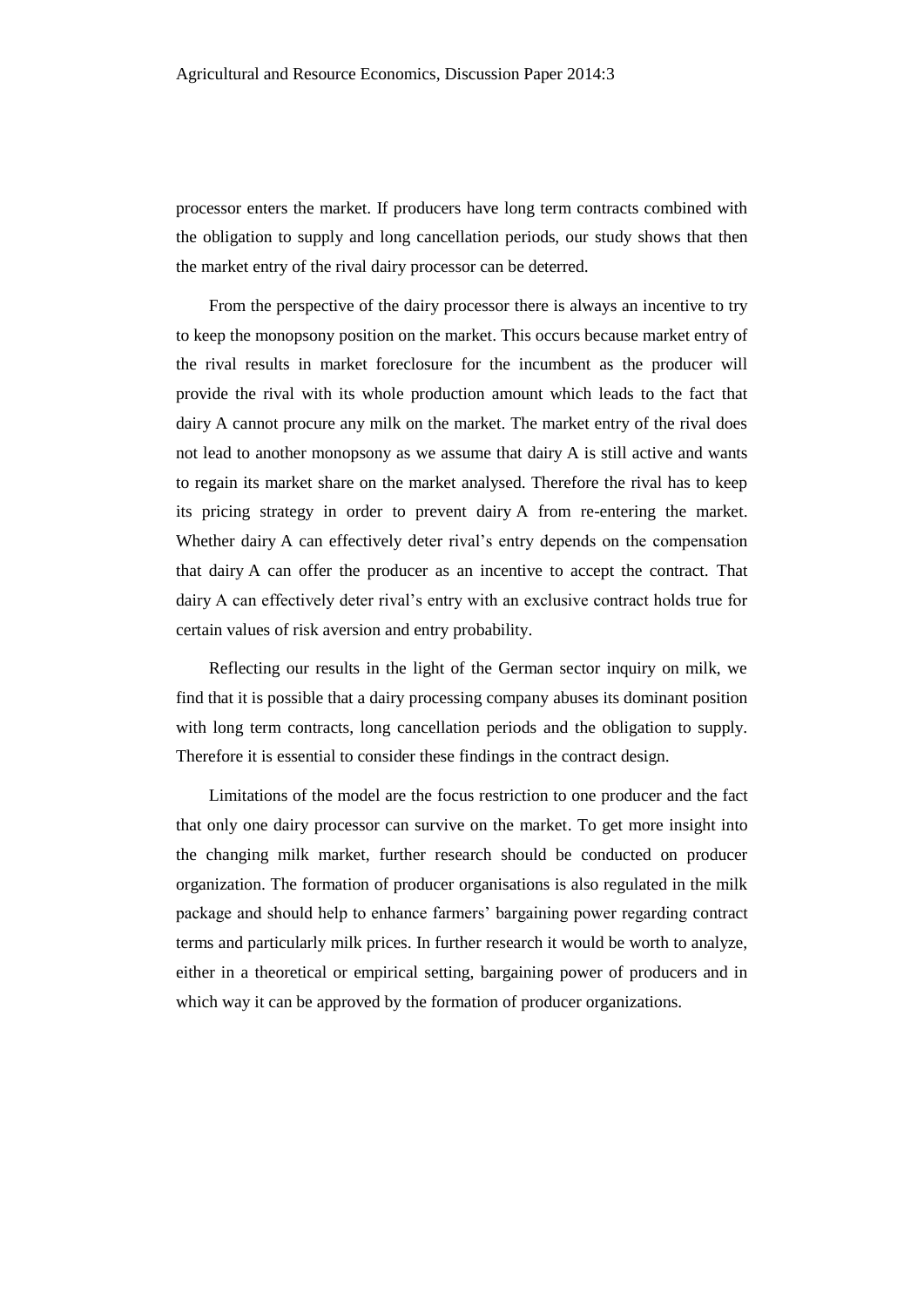#### **6 Literature**

- Aghion, P. and Bolton, P. (1987). Contracts as a Barrier to Entry. *The American Economic Review* 77 (3): 388-401.
- Alvarez, A. M., Fidalgo, E. G., Sexton, R. J., Zhang, M. (2000). Oligopsony power with uniform spatial pricing: theory and application to milk processing in Spain. *European Review of Agricultural Economics* 27 (3): 347-364.
- Bork, R. (1978). The Antitrust Paradox: A Policy At War With Itself. New York: Basic Books.
- Bundeskartellamt (2012): Sektoruntersuchung Milch. Endbericht Januar 2012 (B2- 19/08).
- Crespi, J. M., Saitone, T. L. and Sexton, R. J. (2012). Competition in U.S. Farm Product Markets: Do Long-Run Incentives Trump Short-Run Market Power? *Applied Economic Perspectives and Policy* 34 (4): 669-695.
- Director, A. and Levi, E. H. (1956). Law and the Future: Trade Regulation. Northwestern University Law Review 51: 281-296.
- European Commission (2012): Regulation (EU) 261/2012 of the European Parliament and of the Council of 14 March 2012 amending Council regulation (EC) No 1234/2007 as regards contractual relations in the milk and milk products sector. Official Journal of the European Union, 30.3.2012.
- Ernst and Young (2013): AGRI-2012-C4-04 -Analysis on future developments in the milk sector. Final report prepared for the European Commission - DG Agriculture and Rural Development.
- Fumagalli, C. and Motta, M. (2006). Exclusive Dealing and Entry, when Buyers Compete. *The American Economic Review* 96 (3): 785-795.
- Graubner, M., Balmann, A., and Sexton, R. J. (2011). Spatial Price Discrimination in Agricultural Product Procurement Markets: A Computational Economics Approach. *American Journal of Agricultural Economics* 93 (4): 949-967.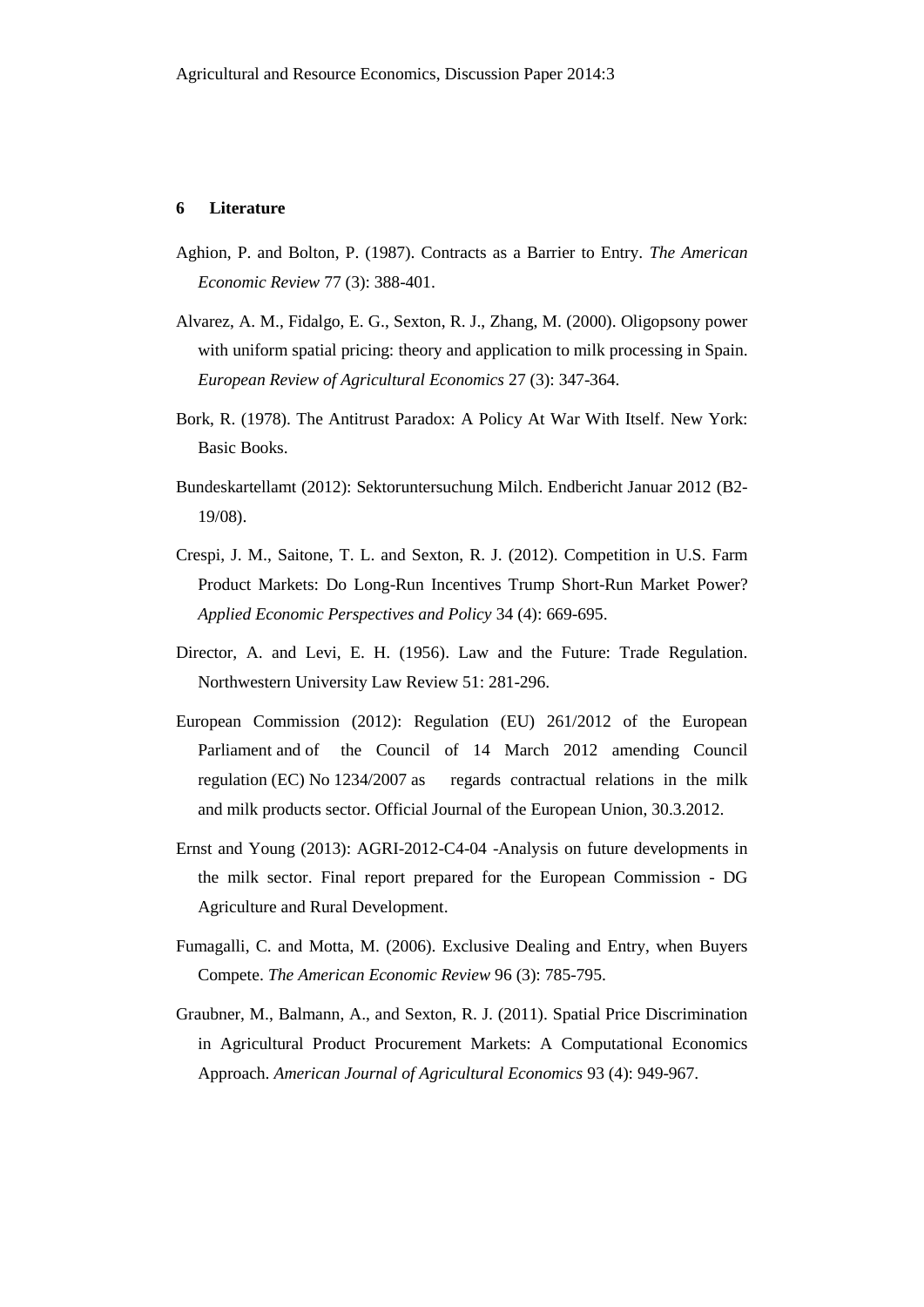- Innes, R. and Sexton, R. J. (1994). Strategic Buyers and Exclusionary Contracts. *The American Economic Review* 84 (3): 566-584.
- MacDonald, J., Perry, J., Ahearn, M., Banker, D., Chambers, W., Dimitri, C., Key, N., Nelson, K. and Southard, L. (2004). Contracts, Markets, and Prices. Organizing the Production and Use of Agricultural Commodities. USDA, Agricultural Economic Report Number 837.
- McCorriston, S. (2002). Why Should Imperfect Competition Matter to Agricultural Economists? *European Review of Agricultural Economics* 29: 349-372.
- Mérel, P. (2011). Institutional Market Power in Comté: Insights from a 'Double Marginalisation' Model. *Journal of agricultural Economics* 62 (3):585-603.
- Milchindustrieverband (2011). Milch und mehr die deutsche Milchwirtschaft auf einen Blick. Verlagsbeilage im Journalist, Dezember 2011.
- Posner, R. A. (1976). Antitrust Law: An Economic Perspective, Chicago: University of Chicago Press.
- Rasmusen, E.B. Ramseyer, J. M., Wiley, J. S. Jr. (1991). Naked exclusion. *The American Economic Review* 81 (5): 1137-1145.
- Rogers, R. T. (2001). Structural Change in U.S. Food Manufacturing, 1958-1997. *Agribusiness* 17 (1): 3-32.
- Rogers, R. T. and Sexton, R. J. (1994). Assessing the Importance of Oligopsony Power in Agricultural Markets. American Journal of Agricultural Economics 76 (5): 1143-1150.
- Schaper, C., Wocken, C., Abelin, K., Lassen, B., Schierenbeck, S., Spiller, A. and Theuvsen, L. (2008): Risikomanagement in Milchviehbetrieben: Eine empirische Analyse vor dem Hintergrund der sich ändernden EU‐Milchmarktpolitik, in: Schriftenreihe der Landwirtschaftlichen Rentenbank: Risikomanagement in der Landwirtschaft, Band 23, Frankfurt am Main, S. 135‐184.